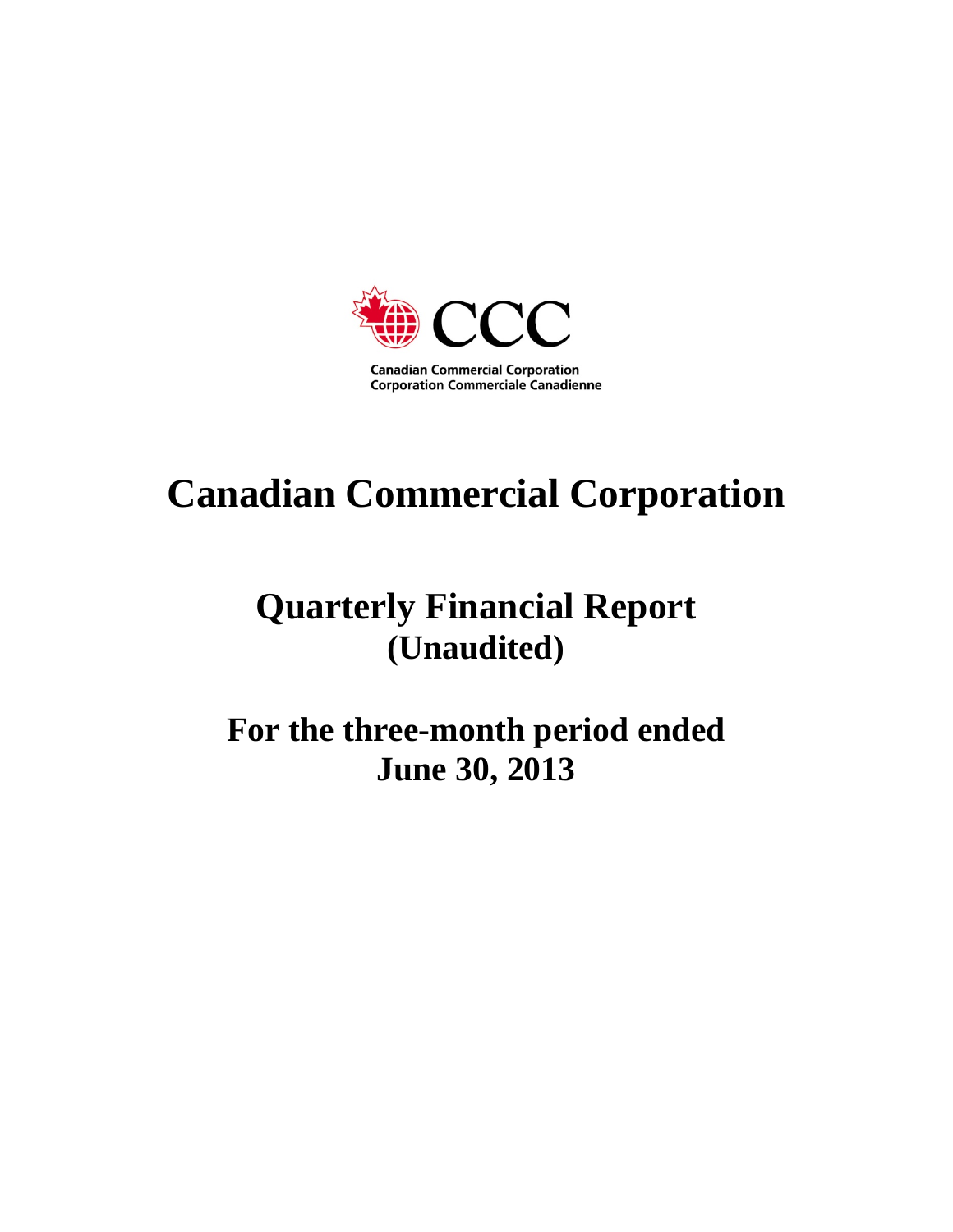# **Management's Discussion and Analysis**

#### **Overview**

CCC was established in 1946 under the *Canadian Commercial Corporation Act*. The Act outlines CCC's broad mandate, which is to assist in the development of trade by helping Canadian exporters access markets abroad and by helping foreign buyers obtain goods from Canada. The legislation also provides the Corporation with a range of powers, including the ability to export goods from Canada either as principal or as agent in such a manner and to such an extent as it deems appropriate. As a result, CCC negotiates and executes bilateral government-to-government procurement arrangements, facilitating export transactions on behalf of Canadian exporters.

#### **Nature of Business and Operating Environment**

In this current climate of underperforming and uncertain state of the global economy, Canadian companies continue to face a period of dramatic economic shift in certain key industry sectors. For the Canadian Commercial Corporation (CCC), this shift is manifested in the decreasing volume of the Defence Production Sharing Agreement (DPSA) related business; nevertheless, the Corporation plays an important role in promoting Canadian capabilities and increasing exports beyond the United States (U.S.) and DPSA markets. CCC works with its base of exporters in global defence and security markets to leverage Canadian and U.S. military and security related procurements that are export-ready in order to open new markets with allied nations. The DPSA, Global Defense and Security (GDS) and International Commercial Business (ICB) business line strategy that CCC has developed continues to prove its effectiveness through increased sales for Canadian exporters and a greater number of jobs for Canadians. These accomplishments are being achieved while managing the Corporation in a cost efficient manner.

#### **Financial Highlights**

CCC's operations and comprehensive income for the three-month period ended June 30, 2013 resulted in a loss of \$0.5 million, compared to a loss of \$0.1 million reported for the three-month period ended June 30, 2012. The year-over-year negative variance of \$0.4 million, or 251%, is the result of decreased revenues of \$0.6 million, while total expenses decreased by \$0.2 million.

With regard to total expenses, expenses of \$7.3 million continue to be incurred in a controlled manner, relative to revenues earned and respective of the spirit of the Government of Canada's cost containment measures set out in the 2010 Budget.

A more detailed discussion of CCC's three-month period ended June 30, 2013 financial highlights follows: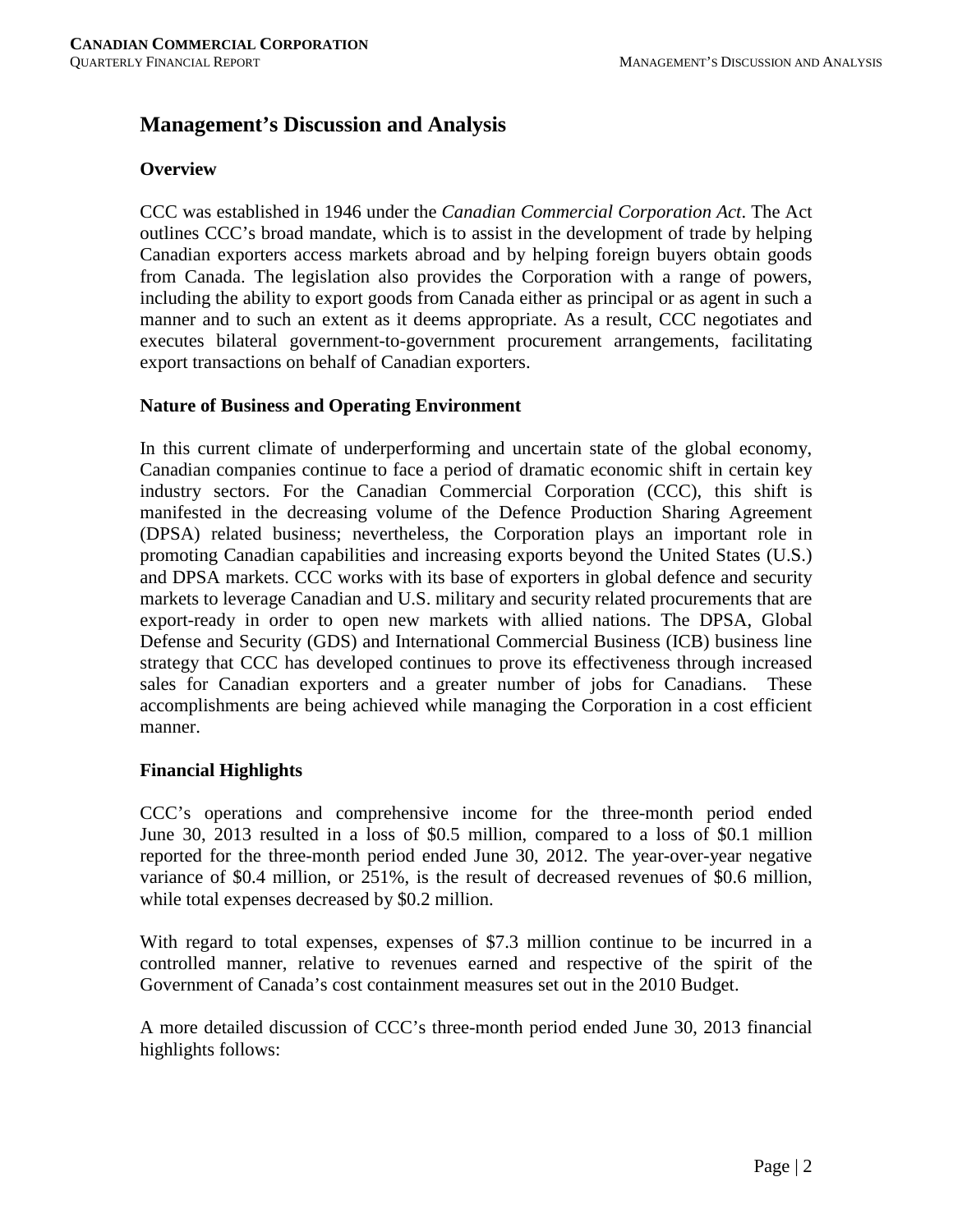#### **Statement of Comprehensive Income Discussion**

#### *Summary results*

|                                        | FOR THE THREE MONTHS ENDED |               |                 |  |  |  |  |  |  |
|----------------------------------------|----------------------------|---------------|-----------------|--|--|--|--|--|--|
|                                        | June 30                    | June 30       | $\frac{6}{6}$   |  |  |  |  |  |  |
|                                        | 2013                       | 2012          | <b>Increase</b> |  |  |  |  |  |  |
|                                        | (\$ Millions)              | (\$ Millions) | (Decrease)      |  |  |  |  |  |  |
| Revenues:                              |                            |               |                 |  |  |  |  |  |  |
| Commercial trading transactions        | \$<br>373.7                | \$<br>692.6   | (46%)           |  |  |  |  |  |  |
| prime contracts                        |                            |               |                 |  |  |  |  |  |  |
| commercial<br>trading<br>of<br>Cost    |                            | (692.6)       | 46%             |  |  |  |  |  |  |
| transactions - prime contracts         | (373.7)                    |               |                 |  |  |  |  |  |  |
| Fees for service                       | 2.6                        | 3.3           | (21%)           |  |  |  |  |  |  |
| Other revenues                         | 0.3                        | 0.2           | 35%             |  |  |  |  |  |  |
| Net Revenues                           | 2.9                        | 3.5           | (17%)           |  |  |  |  |  |  |
| Expenses:                              |                            |               |                 |  |  |  |  |  |  |
| Administrative expenses                | 7.3                        | 7.5           | (4%)            |  |  |  |  |  |  |
| Contract remediation expenses          |                            |               | $\%$            |  |  |  |  |  |  |
| <b>Total Expenses</b>                  | 7.3                        | 7.5           | (4%)            |  |  |  |  |  |  |
| International procurement services for | 10.2                       | 4.6           | 124%            |  |  |  |  |  |  |
| government clients                     |                            |               |                 |  |  |  |  |  |  |
| Cost of international procurement      | (10.2)                     | (4.6)         | (124%)          |  |  |  |  |  |  |
| services for government clients        |                            |               |                 |  |  |  |  |  |  |
| Parliamentary appropriations           | 3.9                        | 3.9           | %               |  |  |  |  |  |  |
| Net results of operations              | \$<br>(0.5)                | \$<br>(0.1)   | (251%)          |  |  |  |  |  |  |

#### *Revenues*

Revenues consist of commercial trading transactions on prime contracts, fees for service, other income, net finance income, and gains (or an offset to revenues if a loss) on foreign exchange. It is important to note that revenues from commercial trading transactions on prime contracts are fully offset by the cost of commercial trading transactions on prime contracts. After offsetting the cost of commercial trading transactions, net revenues were \$2.9 million for the three-month period ended June 30, 2013 compared to the \$3.5 million for the three-month period ended June 30, 2012, a decrease of \$0.6 million, or 17%.

For the three month period ended June 30, 2013, commercial trading transactions (CTT) and the cost of CTT of \$373.7 million is \$318.8 million or 46% lower than the three month period ended June 30, 2012. DPSA CTT of \$300.5 million represents 80% of the Corporation's total CTT of \$373.7 million and is \$290.3 million or 49% lower than the DPSA CTT for the three month period ended June 30, 2012. Of the total DPSA CTT, \$157.6 million were recorded on DPSA Light Armoured Vehicles (LAV) related projects compared to \$404.2 million recorded on DPSA LAV related projects for the three month period ended June 30, 2012. CTT are anticipated to trend downward through the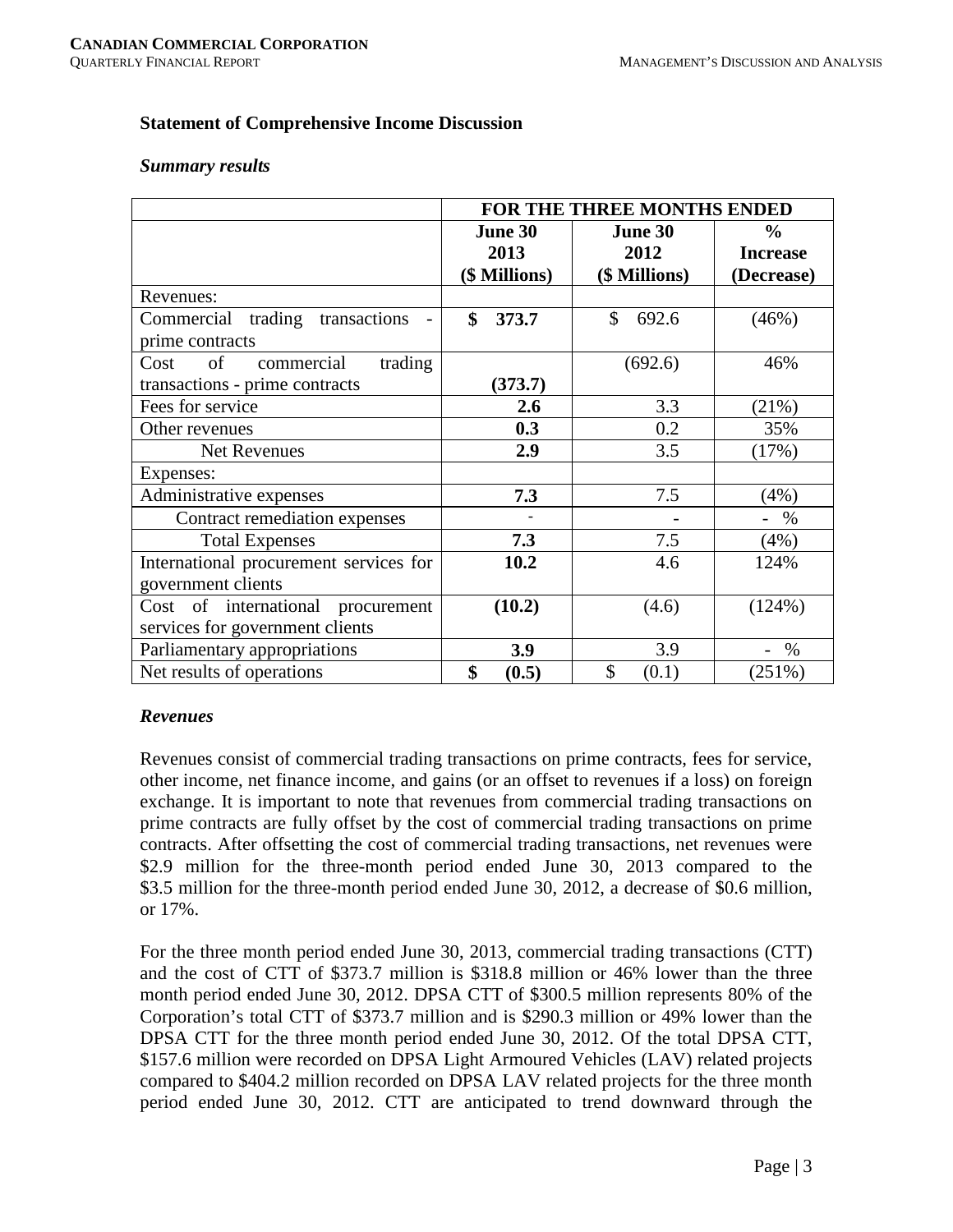remaining delivery period of the \$2.22 billion LAV contract signed with the U.S. Department of Defense Foreign Military Sales organization (U.S. DoD FMS) in 2009-2010. This LAV contract was the largest contract signed by the Corporation in its history and has contributed to significantly higher levels of CTT for the last several years. GDS CTT of \$22.3 million represents 6% of the Corporation's total CTT and is \$8.7 million or 64% higher than GDS CTT for the three month period ended June 30, 2012. ICB CTT of \$50.9 million represent 14% of the Corporation's total CTT and is \$37.3 million or 42% lower than ICB CTT for the three month period ended June 30, 2012. The ICB CTT total of \$50.9 million includes \$5.7 million from the Cuba Contracting Program.

For the three month period ended June 30, 2013, procurement service transactions and the cost of procurement service transactions of \$10.2 million is \$5.6 million or 124% higher than procurement service transactions and the cost of procurement service transactions for the three month period ended June 30, 2012.

CCC does not charge fees for its DPSA business line transactions as these are funded through parliamentary appropriations. For all of its other business lines, the Corporation charges fees, generally as a percentage of the contract value. Fees are recognized as revenue when goods and services are delivered. For the three month period ended June 30, 2013, total fees for service of \$2.6 million is \$0.7 million or 21% lower than total fees for services for the three month period ended June 30, 2012. GDS fees for services of \$0.9 million account for 35% of the total fees for service and are \$19 thousand or 2% lower than GDS fees for services for the three month period ended June 30, 2012. ICB fees for service of \$0.9 million account for 35% of the total fees for service and are \$0.5 million or 36% lower than the ICB fees for service for the three month period ended June 30, 2012. Of the total ICB fees, 90% are contributed from the Cuba Contracting Program. Procurement Services (including China-regional offices and PPP Canadashared services agreement) fees for service of \$0.8 million account for 30% of the total fees for service and are \$0.2 million or 17% lower than procurement services for the three month period ended June 30, 2012.

Other revenues of \$0.3 million include: (1) Foreign exchange gains or losses due to fluctuations in the Canadian dollar compared to its U.S. dollar counterpart on exposed U.S. cash balances (which are monitored closely and kept at nominal levels); (2) Finance income earned on the Corporation's cash balances; and (3) Other income, comprised primarily of fees earned for providing early payment discounts and payment wiring. Other revenues are \$79 thousand or 35% higher as a result of a greater gain on foreign exchange reported for the three-month period ended June 30, 2013 compared to the three-month period ended June 30, 2012.

# *Expenses*

For the three-month period ended June 30, 2013, total expenses were \$7.3 million, a decrease of \$0.2 million or 4% lower than the three-month period ended June 30, 2012. For the three-month period ended June 30, 2013, Management did not accrue any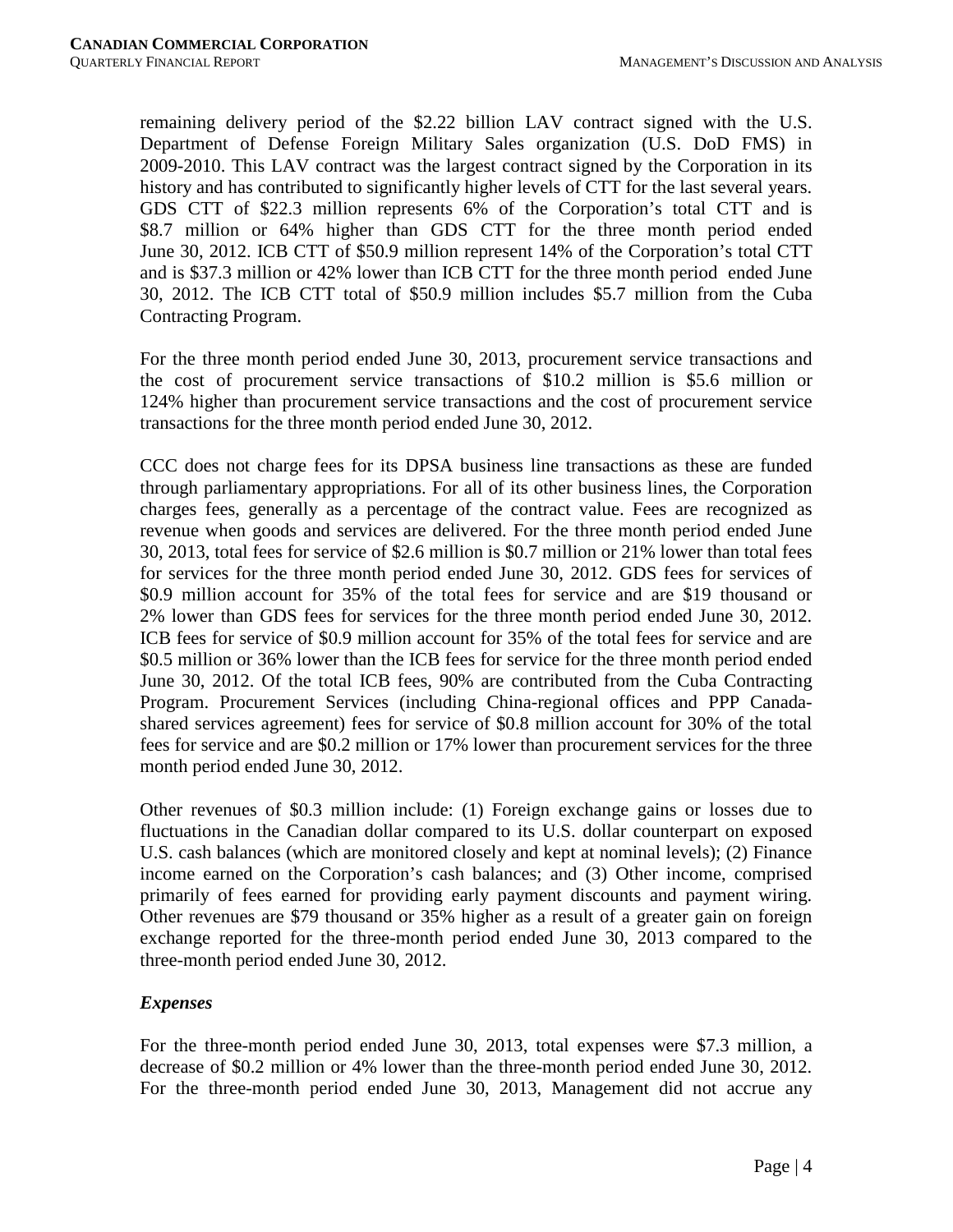contract remediation expenses and will defer recognition until such time as actual amounts are or can be determined. Administrative expenses are paid primarily in Canadian dollars and are not impacted by foreign exchange fluctuations. For the three-month period ended June 30, 2013 significant administrative expenses were:

- Workforce compensation was \$4.6 million. This was higher by \$0.2 million, or 4%, compared to the amount spent in the three-month period ended June 30, 2012. The increase is due to regular escalation in accordance with the current collective bargaining agreement. Workforce compensation accounted for 63% of CCC's administrative expenditures.
- Public Works and Government Services Canada (PWGSC) costs for core contract management services under the DPSA that will not or have not yet been transferred to CCC, of \$1.0 million were relatively the same amount spent as in the three-month period ended June 30, 2012.
- Rent and related expenses of \$0.6 million were relatively the same amount spent as in the three-month period ended June 30, 2012.
- Travel expenses of \$0.3 million, principally for operational requirements to secure or manage CCC's international contracts, were lower by \$0.2 million or 37%, compared to the amount spent in the three-month period ended June 30, 2012.
- Consultant expenses of \$0.2 million, to complement CCC's workforce and perform assignments requiring a specific expertise, were lower by \$0.1 million or 41%, compared to the amount spent in the three-month period ended June 30, 2012.
- The amortization of intangible assets and depreciation of property and equipment and leasehold improvement costs of \$42 thousand was lower by \$159 thousand or 79% compared to the amount amortized and depreciated as in the three-month period ended June 30, 2012. The Enterprise Resource Planning (ERP) system that was overhauled and implemented during 2008, along with related upgrades, was fully amortized by the end of fiscal year 2012-2013.
- Computer software, hardware and support costs, over and above the information management personnel included in workforce compensation or consultants of \$0.3 million were relatively the same amount spent as in the three-month period ended June 30, 2012.
- Other expenses, including corporate communication costs (marketing, advertising, and the design and printing of corporate promotional material) telecommunications and bank charges, of \$0.2 million were relatively the same amount spent as in the three-month period ended June 30, 2012.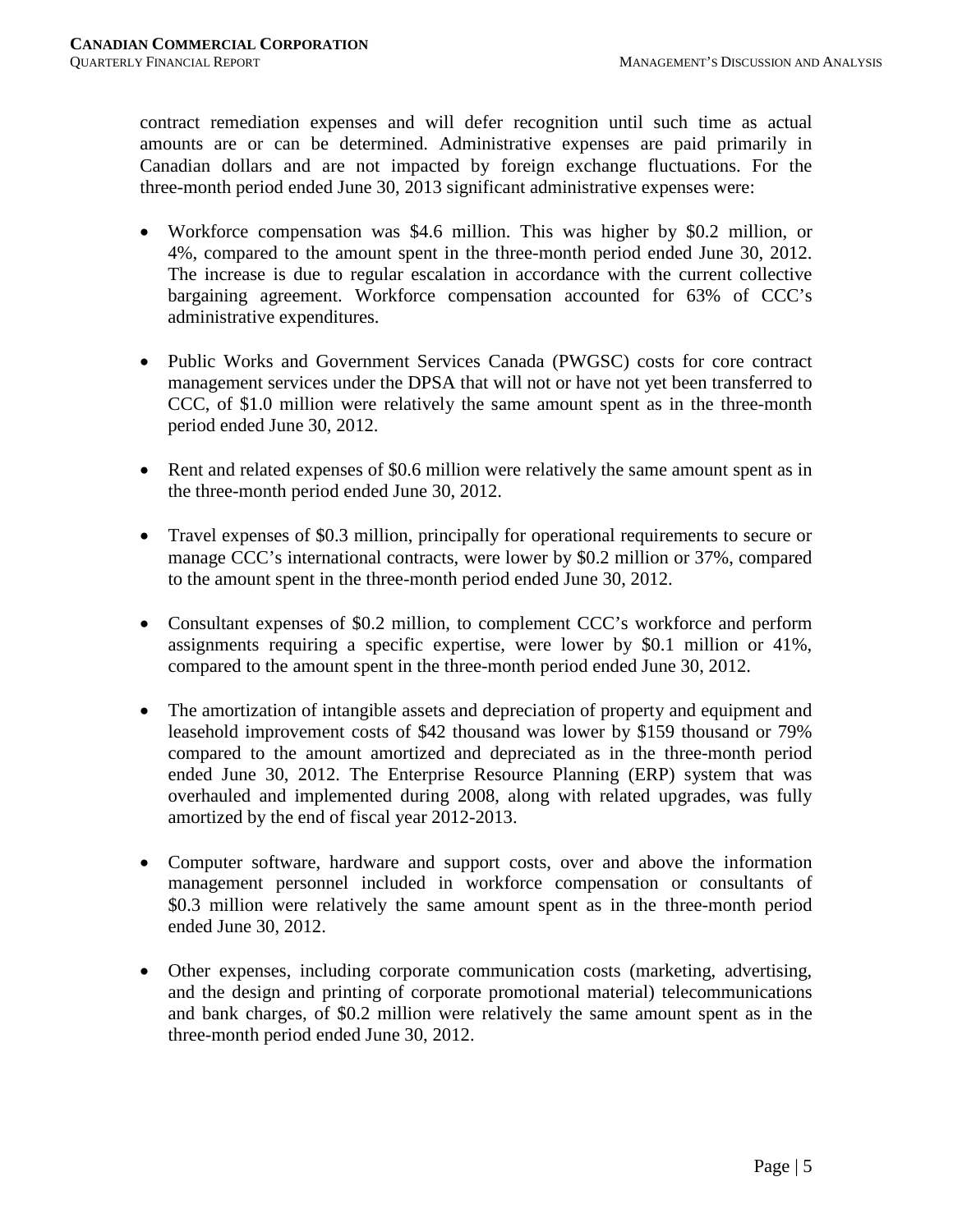For the three-month period ended June 30, 2013, Management did not incur any contract remediation expenses. This is reflective of the Corporation's current portfolio of stable active projects and its robust risk management processes.

# *Parliamentary Appropriations*

The Corporation is to receive parliamentary appropriations of \$15.5 million in fiscal year 2013-2014, the same amount as in fiscal year 2012-2013. The appropriation is drawn down in equal monthly instalments throughout the year. For the three-month period ended June 30, 2013, the amount drawn down was \$3.9 million the same as in the threemonth period ended June 30, 2012.

# **Statement of Financial Position Discussion**

|                          | June 30<br>2013<br>(\$ Millions) | Mars 31<br>2013<br>(\$ Millions) | $\frac{0}{0}$<br><b>Increase</b><br>(Decrease) |  |  |  |
|--------------------------|----------------------------------|----------------------------------|------------------------------------------------|--|--|--|
| Total assets             | \$1,196.9                        | 1,172.6                          | 2%                                             |  |  |  |
| <b>Total liabilities</b> | \$1,147.0                        | 1,122.2                          | 2%                                             |  |  |  |
| Shareholder's Equity     | 49.9                             | 50.4                             | $1\%$                                          |  |  |  |

# *Summary of financial position*

CCC's total assets were \$1,196.6 million as at June 30, 2013, \$21.3 million, or 2%, higher than at March 31, 2013. The increase is due to an increase from March 31, 2013 in the amount of progress payments to Canadian exporters of \$43.8 million or 5%, offset by a net decrease from March 31, 2013 across all other asset statement line items combined of \$22.5 million or 7%.

CCC's total liabilities were \$1,147.0 million as at June 30, 2013, \$24.8 million, or 2%, higher than at March 31, 2013. The increase is due to an increase from March 31, 2013 in the amount of progress payments from foreign customers of \$46.9 million or 6%, offset by a net decrease from March 31, 2013 across all other liability statement line items combined of \$22.1 million or 8%.

As an international trade intermediary, CCC offsets its trade-related assets with matching liabilities. Therefore, trade receivables from foreign customers and progress payments to Canadian exporters are normally offset by trade payables and accrued liabilities to Canadian exporters, and progress payments from foreign customers, respectively.

Trade receivables of \$119.2 million were \$27.7 million or 19% lower than the balance at March 31, 2013 and represents 10% of the total assets of \$1,196.9 million. Trade payables and accrued liabilities of \$105.5 million were \$15.5 million or 13% lower than the balance at March 31, 2013 and represent 9% of the total liability of \$1,147.0 million.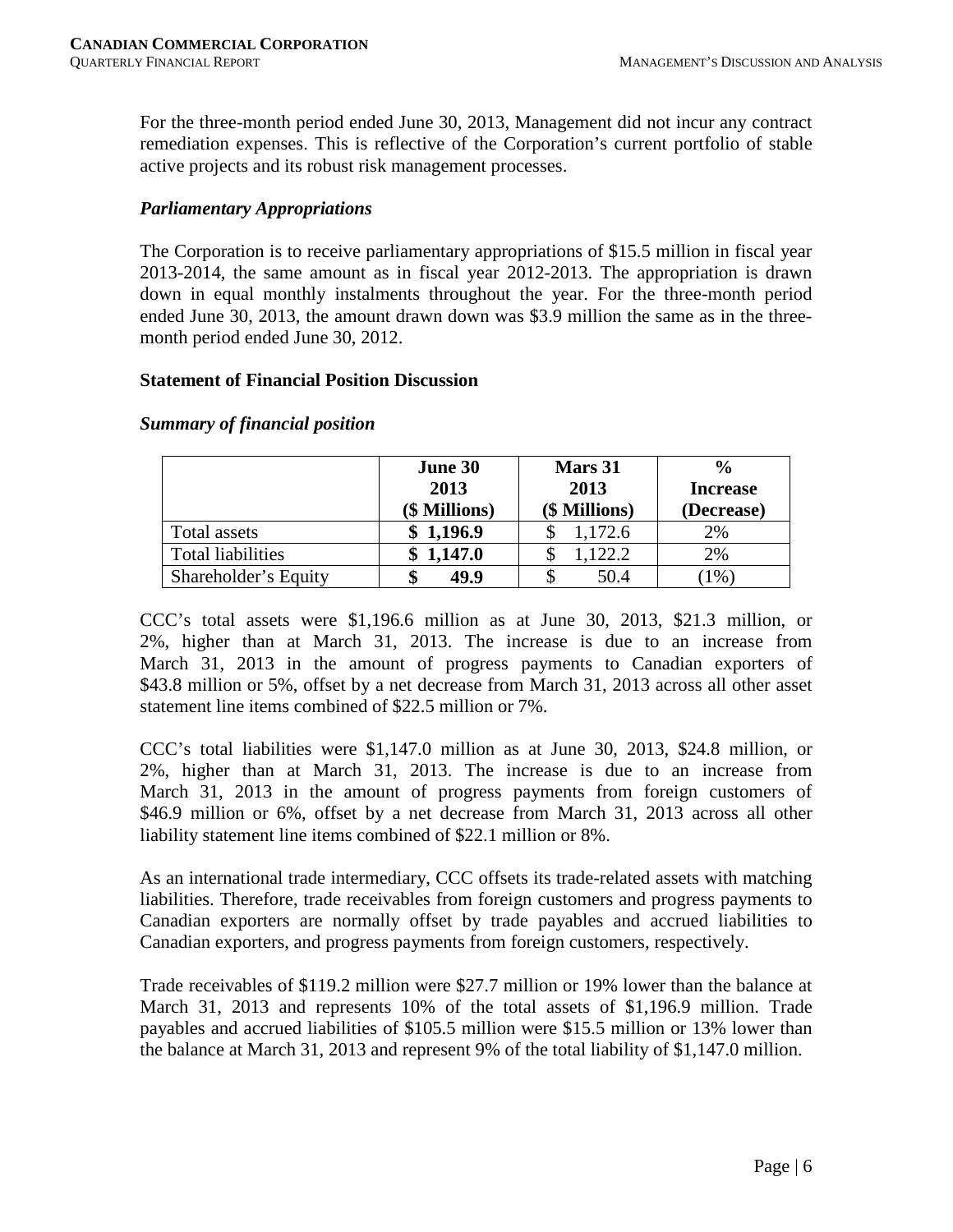Progress payments to Canadian exporters of \$886.9 million represent 74% of the total assets of \$1,196.9 million. Progress payments from foreign customers of \$889.7 million represent 78% of the total liabilities of \$1,147.0 million. Contractually, progress payments occur predominantly on the DPSA business line and are required to flow through in their entirety to the Canadian exporter. Of the total progress payments to Canadian exporters and from foreign customers, \$749.2 million or 84% relate to the significant \$2.2 billion U.S. DoD FMS LAV contract.

Advances from foreign customers of \$149.6 million, decreased by \$5.2 million or 3% compared to the balance at March 31, 2013. Advances to Canadian exporters of \$112.9 million, decreased by \$10.5 million or 9% compared to the balance at March 31, 2013. Of the \$149.6 million in advances from foreign customers, \$123.1 million or 82%, were related to projects for Argentina, Colombia, Ecuador, Ghana, Norway, and Peru. Of these advances from foreign customers, \$111.8 million were passed on to Canadian exporters, accounting for 99% of advances to Canadian exporters. Contractually, advances are not offered on the DPSA business line. For all other business lines, CCC's risk mitigation practices require that for most projects CCC holds back advance payments made by foreign customers and releases them to Canadian exporters as delivery obligations are fulfilled. This explains the period-over-period variations that occur.

For the three-month period ended June 30, 2013, CCC's equity, fully ascribed to the Government of Canada, was \$49.9 million, a decrease of \$0.5 million from March 31, 2013 as detailed in the Statement of Comprehensive Income Discussion. CCC's equity backstops the commercial risks inherent in its portfolio of undelivered contracts which totalled approximately \$2.23 billion at June 30, 2013. It is worth noting that in 2009-2010, CCC signed the U.S. DoD FMS LAV contract. The maximum potential value of this contract is \$2.22 billion of which \$1.10 billion had been delivered as of June 30, 2013. The undelivered portion of this contract represents 50% of the Corporation's total undelivered commitments.

#### **Statement of Cash Flows Discussion**

|                                                                 | FOR THE THREE MONTHS ENDED       |                                  |                                                |  |  |  |  |  |  |  |
|-----------------------------------------------------------------|----------------------------------|----------------------------------|------------------------------------------------|--|--|--|--|--|--|--|
|                                                                 | June 30<br>2013<br>(\$ Millions) | June 30<br>2012<br>(\$ Millions) | $\frac{6}{9}$<br><b>Increase</b><br>(Decrease) |  |  |  |  |  |  |  |
| Operating activities                                            | 15.7                             | 25.3                             | (38%)                                          |  |  |  |  |  |  |  |
| Investing activities                                            |                                  | (0.1)                            | 100%                                           |  |  |  |  |  |  |  |
| Effect of exchange rate changes<br>on cash and cash equivalents | 0.2                              |                                  | 124%                                           |  |  |  |  |  |  |  |

#### *Summary of cash flows*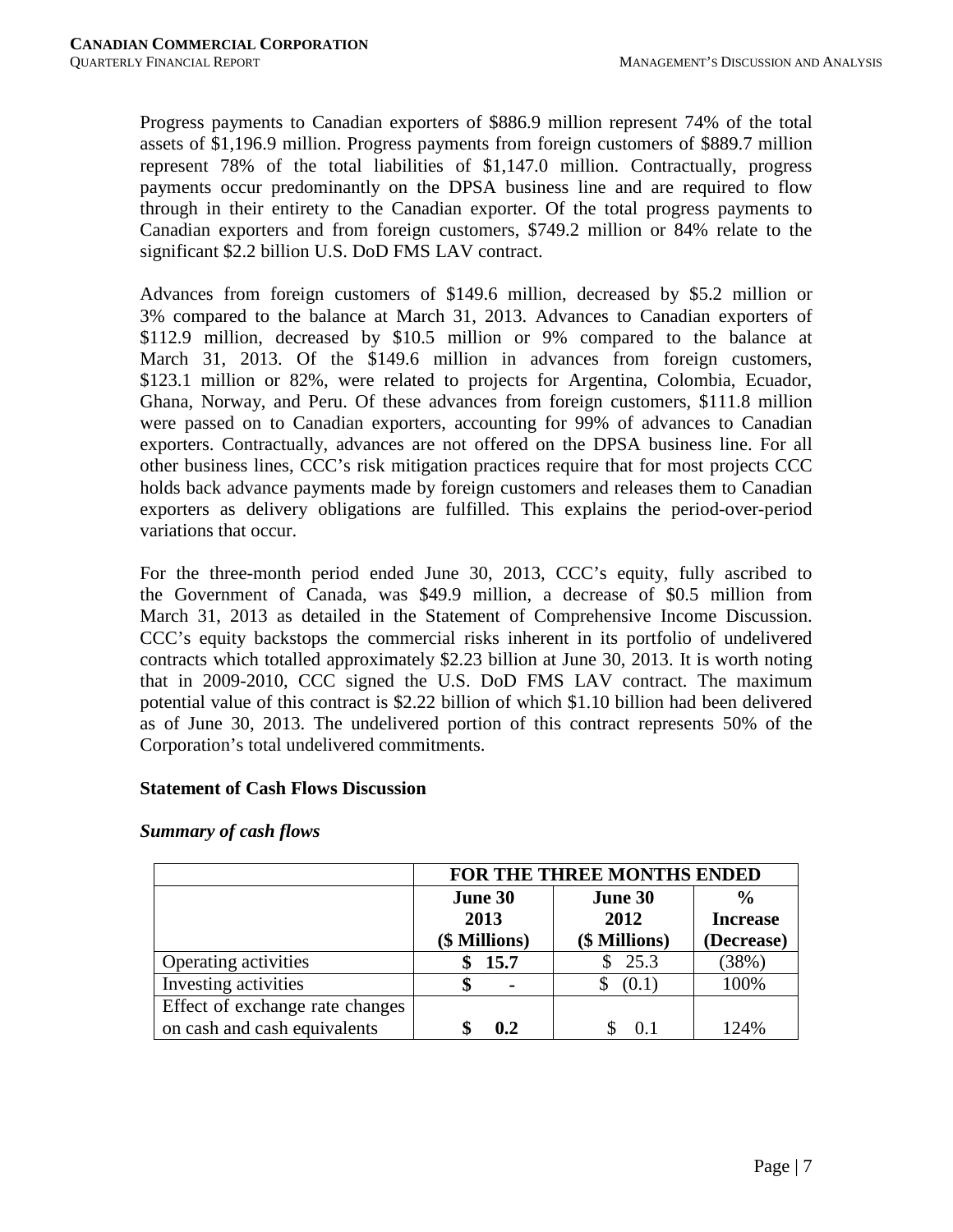#### *Operating activities*

Generally, the Corporation pays its Canadian exporters within 30 days of receipt of an invoice and substantiating documentation according to the terms and conditions of the contract under its core DPSA program. Consequently the Corporation uses its own cash to pay Canadian exporters on the  $30<sup>th</sup>$  day and funds its trade receivables in instances where there are collection delays and payment is not received from the foreign customer until beyond the 30 days. On certain contracts, the Corporation only pays its Canadian exporters, usually within five days, after CCC receives payment from the foreign customer. Depending on the timing of receipts compared to payments, the actual execution of these transactions often cross reporting periods and can cause wide variations in cash flows from one period to the next. In this instance, cash is provided to the operation until the payment is made to the Canadian exporter as stipulated in the contract.

During the three-month period ended June 30, 2013, CCC provided \$15.7 million in cash from its operating activities, as compared to the \$25.3 million provided during the three-month period ended June 30, 2012. Details are as follows:

- Receipts from foreign customers include cash received for deliveries, progress work performed and advances as stipulated under the foreign customer contract. Receipts from foreign customers were \$453.4 million for the three-month period ended June 30, 2013, \$417.8 million or 48% lower than the amount reported for the three-month period ended June 30, 2012. Over the course of the previous couple of years, large amounts of funds were received for progress work as activity accelerated during the mass production phase of hundreds of LAV vehicles related to the \$2.22 billion U.S. DoD FMS LAVcontract. As the vehicles come off the production line and are delivered only residual amounts of funds are received as the project enters the mass delivery phase of the contract.
- Payments to Canadian suppliers include cash paid for deliveries, progress work performed and advances as stipulated under the domestic contract. Payments to Canadian suppliers were \$435.7 million for the three-month period ended June 30, 2013, \$408.9 million or 48% lower than the amount reported in the three-month period ended June 30, 2012. The decrease is due to the evolution of the significant U.S. DoD FMS LAV contract into the delivery phase of the project as noted above.
- For the three-month period ended June 30, 2013, receipts from foreign customers were greater than payments to Canadian suppliers by \$15.7 million. Of note, a payment of approximately \$20.0 million was received immediately prior to June 30, 2012 and paid to the Canadian exporter subsequent to June 30, 2012.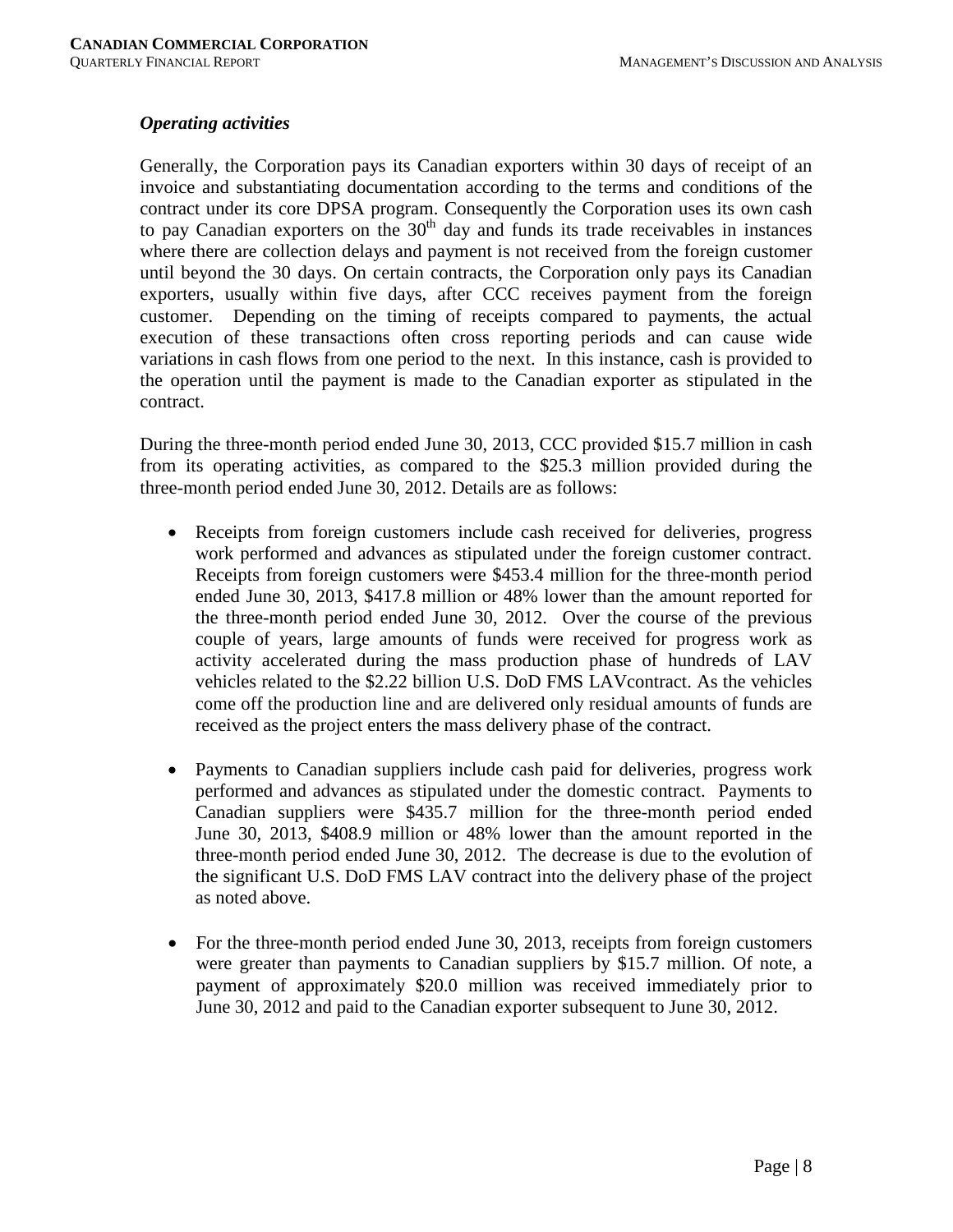## *Investing activities*

The Corporation capitalized \$0.1 million related to property, equipment or intangible assets during the three-month period ended June 30, 2012, but did not capitalize any property, equipment or intangible assets during the three-month period ended June 30, 2013.

#### *Effect of exchange rate changes on cash and cash equivalents*

For the three-month period ended June 30, 2013, CCC recorded a foreign exchange translation gain of \$0.2 million as a result of movements in the Canadian dollar relative to its U.S. dollar (USD) counterpart decreasing from \$0.9843 USD at March 31, 2013 to \$0.9508 USD at June 30, 2013, a \$0.0335 drop in the Canadian dollar compared to a \$0.0203 USD drop in the Canadian dollar from March 31, 2012 to June 30, 2012 which resulted in a foreign exchange translation gain of \$0.1 million.

## **Comparison of Financial Results to the Budget contained in the 2013-2014 to 2017-2018 Corporate Plan**

For the three-month period ended June 30, 2013, total commercial trading transactions (including procurement services transactions) of \$383.9 million were \$0.3 million, or less than 1%, lower than budget.

Fees for service of \$2.6 million were lower than budget by \$0.1 million, or 3%. Fees for service are earned as contract work is delivered or completed. For the three-month period ended June 30, 2013, fees generated from the ICB business line were \$0.2 million higher than budget, mainly due to Cuba Contracting Program fees which are \$0.2 million or 37% higher than budget as the Corporation continues to finance Cuba Contracting Program transactions and earn related financing fees until the financing components of the program are transferred to Export Development Canada (EDC), while fees generated from all other business lines were \$0.3 million lower than budget as there were not as many scheduled contracted milestones (on which fees are recognized) occurring in the three-month period ended June 30, 2013 as originally expected.

Results for the three month period ended June 30, 2013 include a foreign exchange gain of \$0.2 million resulting from movements in the Canadian dollar relative to its U.S. dollar (USD) counterpart decreasing from \$0.9843 USD at March 31, 2013 to \$0.9508 USD at June 30, 2013. The Corporation manages exchange gains and losses through monitoring and maintaining unhedged foreign currency balances at negligible levels. The Corporation does not budget for gains or losses on foreign exchange.

The Corporation did not record any contract remediation expenses as of June 30, 2013 and will only do so once actual amounts are or can be determined. As a result, contract remediation expenses were under budget by \$25 thousand. This reflects the Corporation's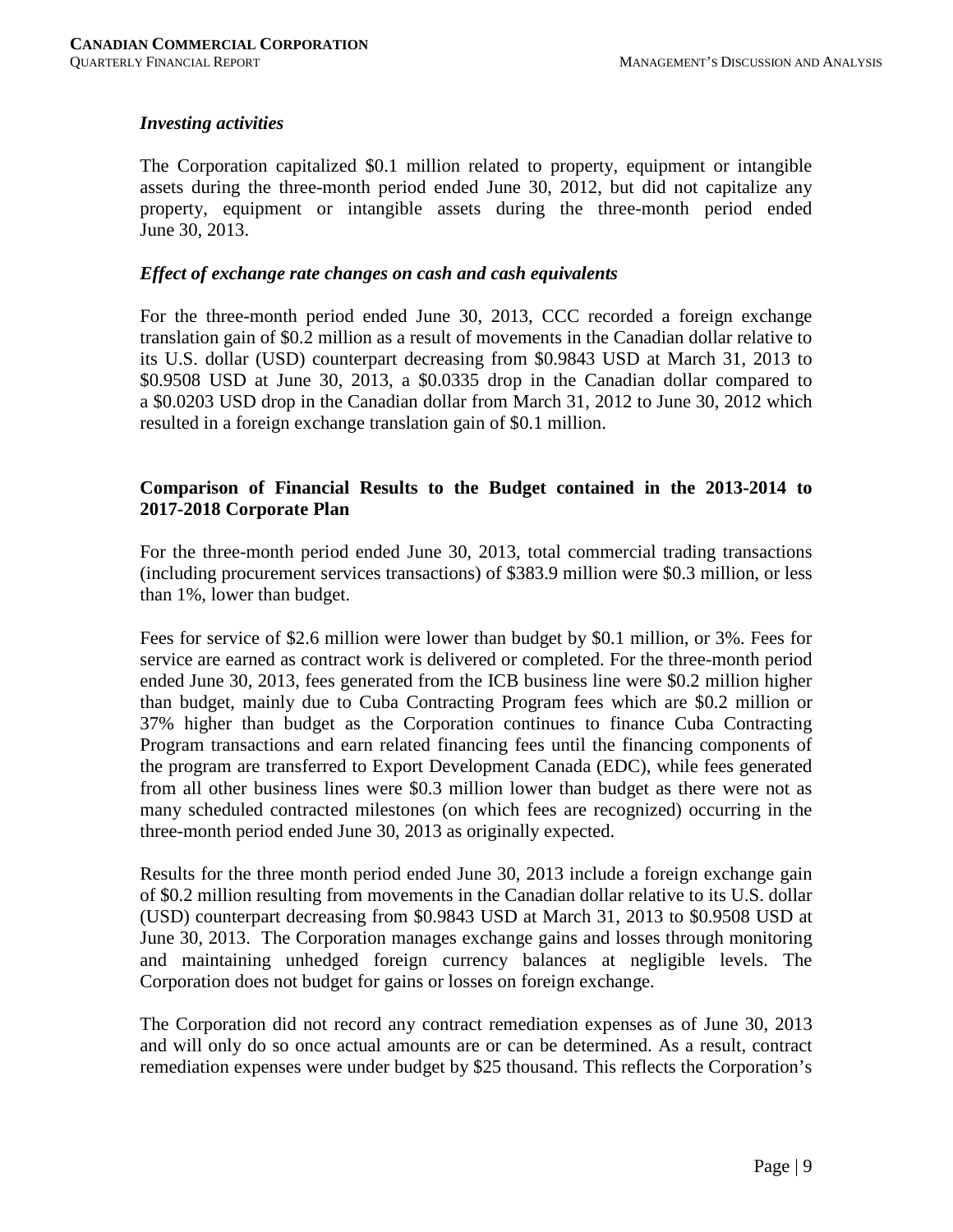robust risk management practices, including its updated Enterprise Risk Management (ERM) framework and improved contract management practices.

Administrative expenses of \$7.3 million were \$0.3 million, or 4%, lower than the budgeted amount of \$7.6 million. Direct expenses of \$4.7 million are \$0.1 million or 3% below budget. Indirect expenses of \$2.6 million are \$0.2 million or 6% under budget. This result reflects Management's continued control of expenditures relative to revenues earned.

As explained under the *Parliamentary Appropriations* section of the Statement of Comprehensive Income Discussion, the Corporation was approved to receive parliamentary appropriations of \$15.5 million in fiscal year 2013-2014, which will be drawn down in equal monthly instalments throughout the year. For the three-month period ended June 30, 2013, the amount drawn down was \$3.9 million, the same amount as was budgeted for this quarter.

#### **2013-2014 Forecast**

For the fiscal year ending March 31, 2014, the Corporation is forecasting an operating deficit of \$1.4 million, \$2.7 million or 202% lower than the result at March 31, 2013. The \$1.4 million deficit is in accordance with the Board of Directors approved plan and budget contained in the 2013-2014 to 2017-18 Corporate Plan. Deficits are expected in the first couple of years of the five-year Corporate Plan as the Corporation transitions out of or reduces activity in certain lines of business and refocuses pursuit of remaining business line opportunities which will eventually replace and increase fee revenue, and simultaneously implement cost reduction measures which will be achieved through an improved alignment between CCC's resources and future activities.

For fiscal year 2013-2014, revenues after offsetting the cost of commercial trading transactions are expected to be \$11.9 million, \$4.4 million, or 27%, lower than the results achieved in fiscal year 2012-2013. This decrease is largely attributed to the transfer of the trade financing currently carried out by CCC to EDC. Working with EDC, the Corporation is working through an approach to transfer its trade financing in a manner that will improve the balance of risks while continuing to ensure support to the Canadian exporters that CCC has been in business with over the past twenty years and to other Canadian exporters present in this market. As well, in 2012-2013 under the ICB business line, two major infrastructure projects in Ecuador and Ghana were substantially completed and a significant project signed in Kenya was completed, as a result, fees in 2013-2014 are expected to be lower, given the long timelines associated with winning infrastructure procurement contracts, until replacement projects emerge from the Corporation's pipeline of opportunities being explored. Average annual revenues are forecast to return to traditional levels of approximately \$13.0 to \$14.0 million over the five year period of the Corporate Plan. Net finance income for fiscal year 2013-2014 is anticipated to be \$0.3 million, approximately the same as in fiscal year 2012.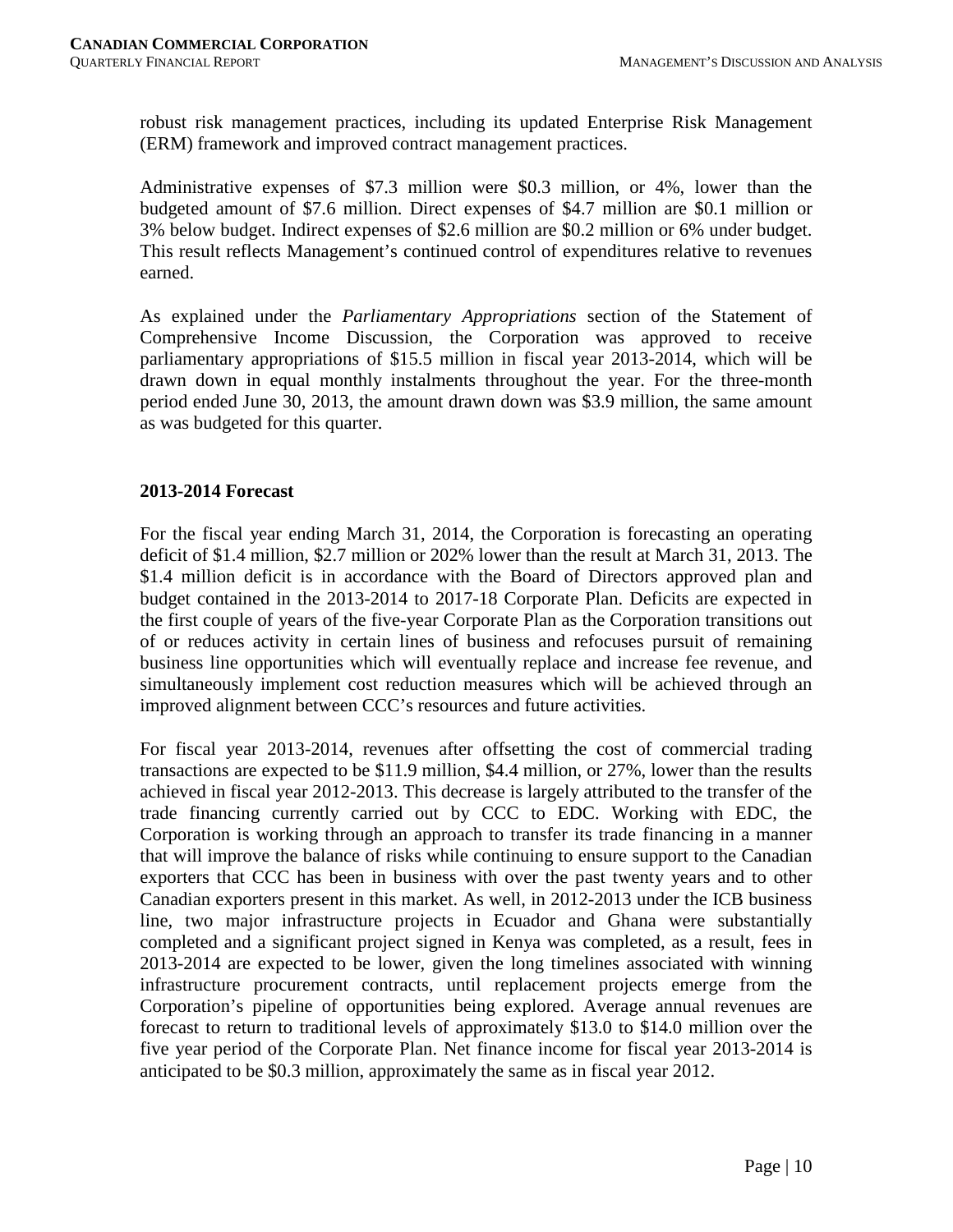With respect to expenses, CCC is not anticipating to incur any contract remediation expenses, the same as in fiscal year 2012-2013. This reflects the high degree of risk management that is applied to all of CCC's business. This amount is achievable given CCC's current portfolio of active and potential projects and the robust nature of its ERM framework, as well as the Corporation's continued investments to improve contract due diligence and management practices.

Administrative expenses are forecast to be \$29.3 million, \$1.8 million, or 6%, lower than in fiscal year 2012-2013. A large portion of the reduction is due to savings achieved through attrition as positions vacated through fiscal year 2012-2013 year were not staffed. A further reduction of \$0.7 million occurs due to a non-recurring, one-time charge recorded in 2012-2013 related to the additional severance expense in accordance with the newly signed collective bargaining agreement.

As noted earlier, the parliamentary appropriation for fiscal year 2013-2014 has been approved at \$15.5 million the same level as in fiscal year 2012-2013.

# **CCC's Commitment to Performance and Risk Management**

CCC manages a wide range of risks as it undertakes to fulfill its mandate of promoting and facilitating international trade on behalf of Canadian exporters. The strategy for managing these risks is discussed in detail in the Corporation's fiscal 2012-2013 Annual Report.

The Government of the United States remains at an AAA rating for most rating agencies and as an AA+ by one agency. These ratings remain within the requirements of CCC's credit policy.

There are no other significant changes, new risks or uncertainties identified during the three-month period ended June 30, 2013 as compared to those previously reported or discussed.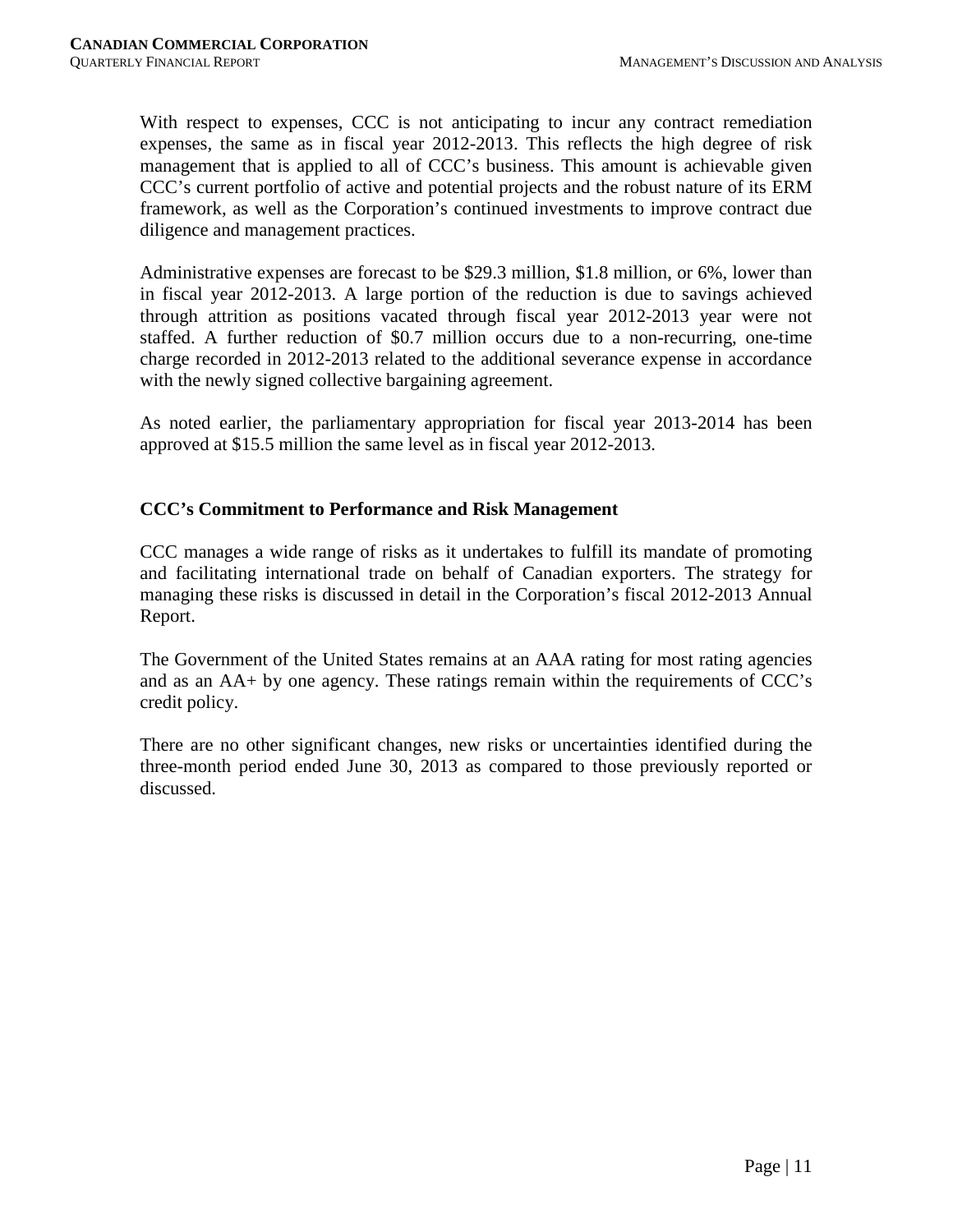# **Management Representation**

Management is responsible for the preparation and fair presentation of these quarterly financial statements in accordance with the Treasury Board of Canada Standard on Quarterly Financial Reports for Crown Corporations, and for such internal controls as management determines is necessary to enable the preparation of quarterly financial statements that are free from material misstatement. Management is also responsible for ensuring all other information in this quarterly financial report is consistent, where appropriate, with the quarterly financial statements. These quarterly financial statements have not been audited or reviewed by an external auditor.

Based on our knowledge, these unaudited quarterly financial statements present fairly, in all material respects, the financial position, results of operations and cash flows of the corporation, as at the date of and for the periods presented in the quarterly financial statements.

Marc Whittingham Anthony Carty<br>President and CEO Vice-President.

Ottawa, Canada August 13, 2013

Vice-President, Risk and Finance, and CFO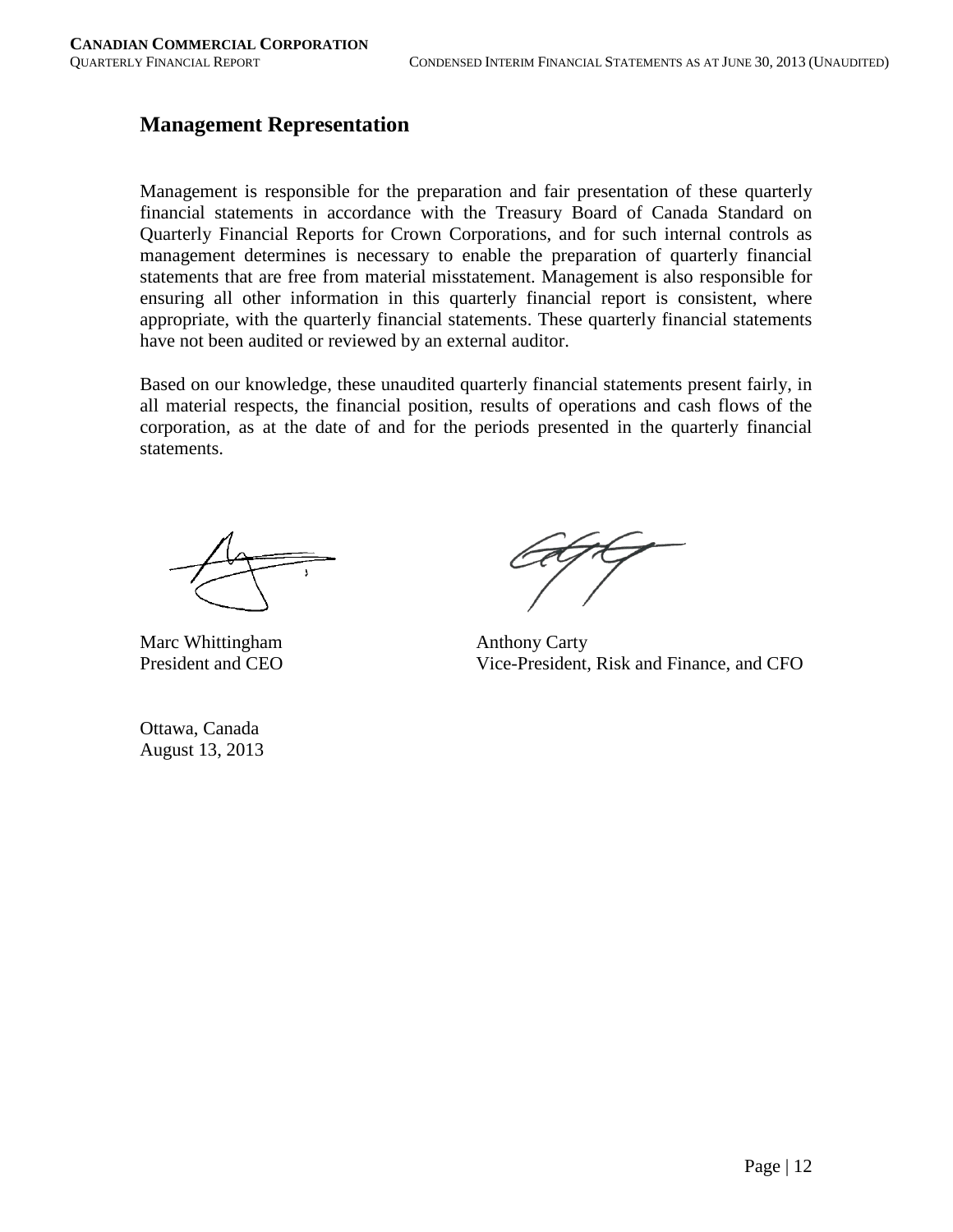|                                                             | June 30 |           |    |           |  |
|-------------------------------------------------------------|---------|-----------|----|-----------|--|
| As at (in thousands of Canadian dollars)                    |         | 2013      |    | 2013      |  |
| <b>Assets</b>                                               |         |           |    |           |  |
| <b>Current assets</b>                                       |         |           |    |           |  |
| Cash and cash equivalents (note 4)                          | \$      | 76,939    | \$ | 61,068    |  |
| Trade receivables (notes 5 and 10)                          |         | 119,167   |    | 146,907   |  |
| Advances to Canadian exporters                              |         | 112,921   |    | 123,436   |  |
| Progress payments to Canadian exporters                     |         | 886,912   |    | 840,148   |  |
|                                                             |         | 1,195,939 |    | 1,171,559 |  |
| <b>Non-current assets</b>                                   |         |           |    |           |  |
| Property and equipment                                      |         | 1,004     |    | 1,046     |  |
| Intangible assets                                           |         |           |    |           |  |
|                                                             |         | 1,004     |    | 1,046     |  |
|                                                             | \$      | 1,196,943 | \$ | 1,172,605 |  |
|                                                             |         |           |    |           |  |
| <b>Liabilities</b>                                          |         |           |    |           |  |
| <b>Current liabilities</b>                                  |         |           |    |           |  |
| Trade payables and accrued liabilities (notes 5 and 10)     | \$      | 105,499   | \$ | 120,961   |  |
| Advances from foreign customers                             |         | 149,580   |    | 154,799   |  |
| Progress payments from foreign customers                    |         | 889,686   |    | 842,769   |  |
| Employee benefits (note 6)                                  |         | 539       |    | 1,984     |  |
|                                                             |         | 1,145,304 |    | 1,120,513 |  |
| <b>Non-current liabilities</b>                              |         |           |    |           |  |
| Employee benefits (note 6)                                  |         | 1,452     |    | 1,428     |  |
| Provision for contract remediation expenses (notes 7 and 8) |         | 275       |    | 296       |  |
|                                                             |         | 1,727     |    | 1,724     |  |
|                                                             |         | 1,147,031 |    | 1,122,237 |  |
| <b>Shareholder's Equity</b>                                 |         |           |    |           |  |
| Contributed surplus                                         |         | 10,000    |    | 10,000    |  |
| Retained earnings                                           |         | 39,912    |    | 40,368    |  |
|                                                             |         | 49,912    |    | 50,368    |  |
|                                                             | \$      | 1,196,943 | \$ | 1,172,605 |  |

# Statement of Financial Position (Unaudited)

Contingencies and guarantees (note 15)

*The accompanying notes are an integral part of the financial statements.*

Authorized for issue on August 13, 2013:

**Marc Whittingham Anthony Carty** 

President and CEO Vice-President, Risk and Finance, and CFO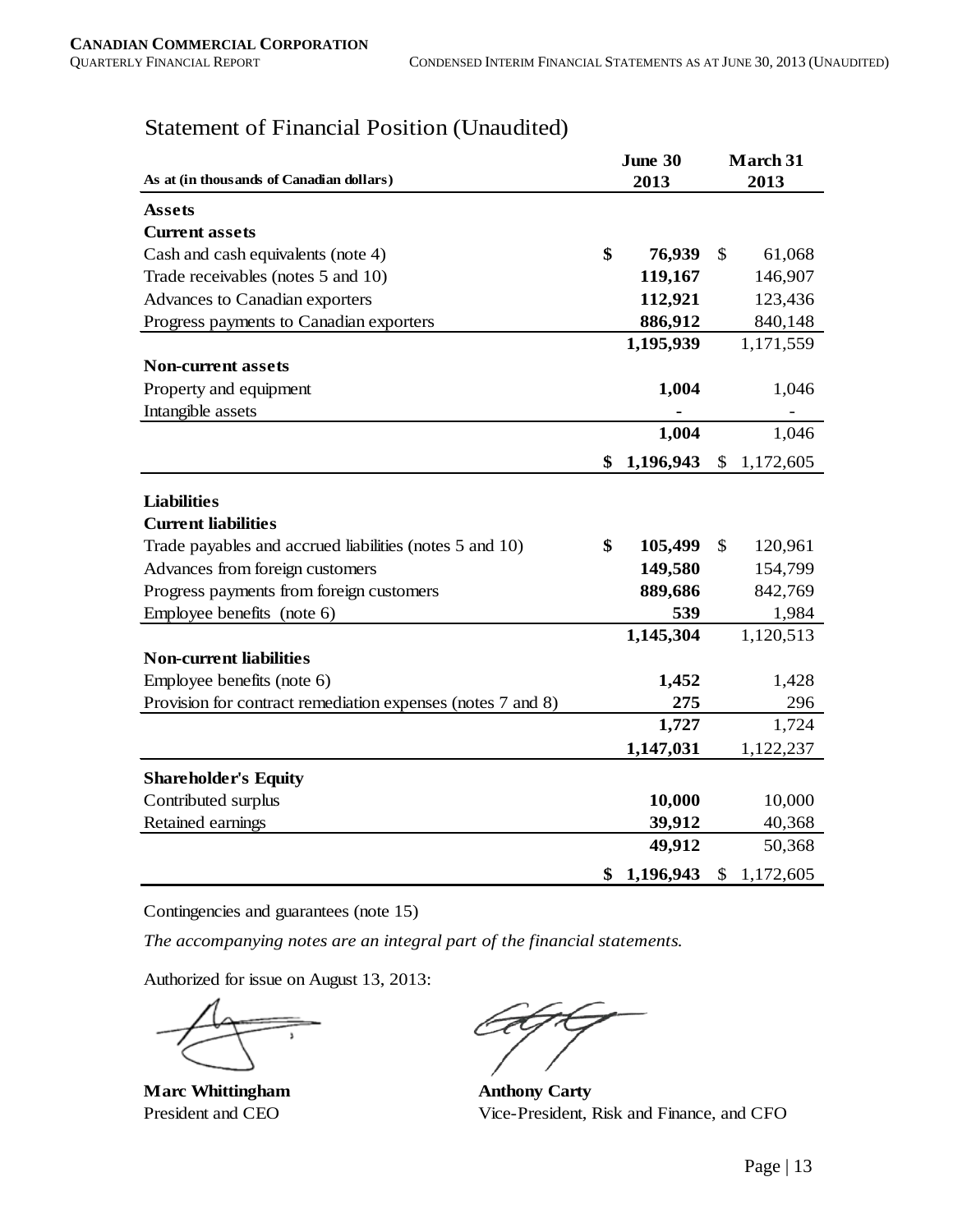# Statement of Comprehensive Income (Unaudited)

| For the three months ended June 30 (in thousands of Canadian dollars) |    | 2013       | 2012         |                   |  |
|-----------------------------------------------------------------------|----|------------|--------------|-------------------|--|
|                                                                       |    |            |              | Restated (note 3) |  |
| <b>Revenues</b>                                                       |    |            |              |                   |  |
| Commercial trading transactions - prime contracts (note 9)            | \$ | 373,739    | $\mathbb{S}$ | 692,585           |  |
| Less: cost of commercial trading transactions - prime contracts       |    | (373, 739) |              | (692, 585)        |  |
| Fees for service (note 9)                                             |    | 2,632      |              | 3,323             |  |
| Other income (note 9)                                                 |    | 39         |              | 59                |  |
| Finance income, net (note 12)                                         |    | 63         |              | 76                |  |
| Gain on foreign exchange                                              |    | 202        |              | 90                |  |
|                                                                       |    | 2,936      |              | 3,548             |  |
| <b>Expenses</b>                                                       |    |            |              |                   |  |
| Administrative expenses (note 11)                                     |    | 7,262      |              | 7,548             |  |
| Contract remediation expenses                                         |    |            |              |                   |  |
|                                                                       |    | 7,262      |              | 7,548             |  |
| International procurement services for government clients             |    |            |              |                   |  |
| Procurement services transactions (note 9)                            |    | 10,197     |              | 4,560             |  |
| Less: cost of procurement services transactions                       |    | (10, 197)  |              | (4,560)           |  |
|                                                                       |    |            |              |                   |  |
| Net results of operations before Parliamentary appropriations         |    | (4,327)    |              | (4,000)           |  |
| Parliamentary appropriations (note 13)                                |    | 3,870      |              | 3,870             |  |
| Net results of operations                                             | \$ | (456)      | - \$         | (130)             |  |
| Other comprehensive income                                            |    |            |              |                   |  |
| Items that will not be reclassified to net results of operations      |    |            |              |                   |  |
| Actuarial loss on employee benefits obligation                        |    |            |              |                   |  |
| <b>Total comprehensive loss</b>                                       | \$ | (456)      | \$           | (130)             |  |

*The accompanying notes are an integral part of the financial statements.*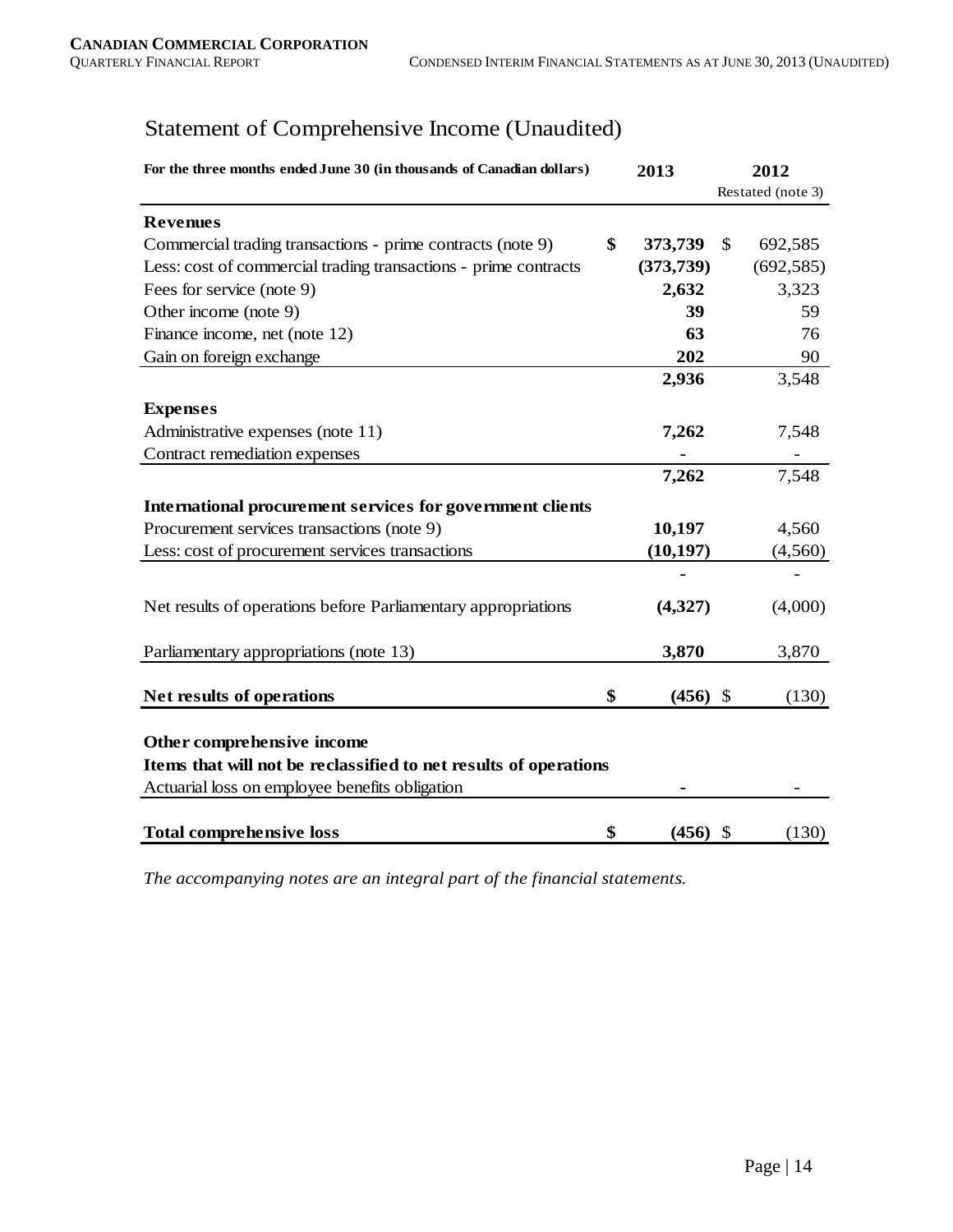# Statement of Changes in Equity (Unaudited)

#### **For the three months ended June 30, 2013**

| (in thousands of Canadian dollars)             |    | <b>Contributed</b><br><b>Surplus</b> | <b>Retained</b><br><b>Earnings</b> | <b>Total</b> |
|------------------------------------------------|----|--------------------------------------|------------------------------------|--------------|
| <b>Balance - March 31, 2013</b>                | \$ | 10,000                               | \$<br>40,368<br>\$                 | 50,368       |
| Net results of operations                      |    | ٠                                    | (456)                              | (456)        |
| Actuarial loss on employee benefits obligation |    | ٠                                    |                                    |              |
| Total comprehensive loss                       |    | ٠                                    | (456)                              | (456)        |
| <b>Balance - June 30, 2013</b>                 | \$ | 10,000                               | -SS<br>39,912                      | 49,912       |

#### **For the three months ended June 30, 2012**

| (in thousands of Canadian dollars)                                          |   | <b>Contributed</b><br><b>Surplus</b> |               | <b>Retained</b><br><b>Earnings</b> | <b>Total</b> |        |  |
|-----------------------------------------------------------------------------|---|--------------------------------------|---------------|------------------------------------|--------------|--------|--|
| <b>Balance - March 31, 2012</b>                                             | S | 10,000                               | <sup>\$</sup> | 39,445                             | - \$         | 49,445 |  |
| Net results of operations<br>Actuarial loss on employee benefits obligation |   | $\blacksquare$<br>٠                  |               | (130)                              |              | (130)  |  |
| Total comprehensive loss                                                    |   |                                      |               | (130)                              |              | (130)  |  |
| <b>Balance - June 30, 2012</b>                                              | S | 10,000                               | <b>S</b>      | 39,315                             | -S           | 49,315 |  |

*The accompanying notes are an integral part of the financial statements.*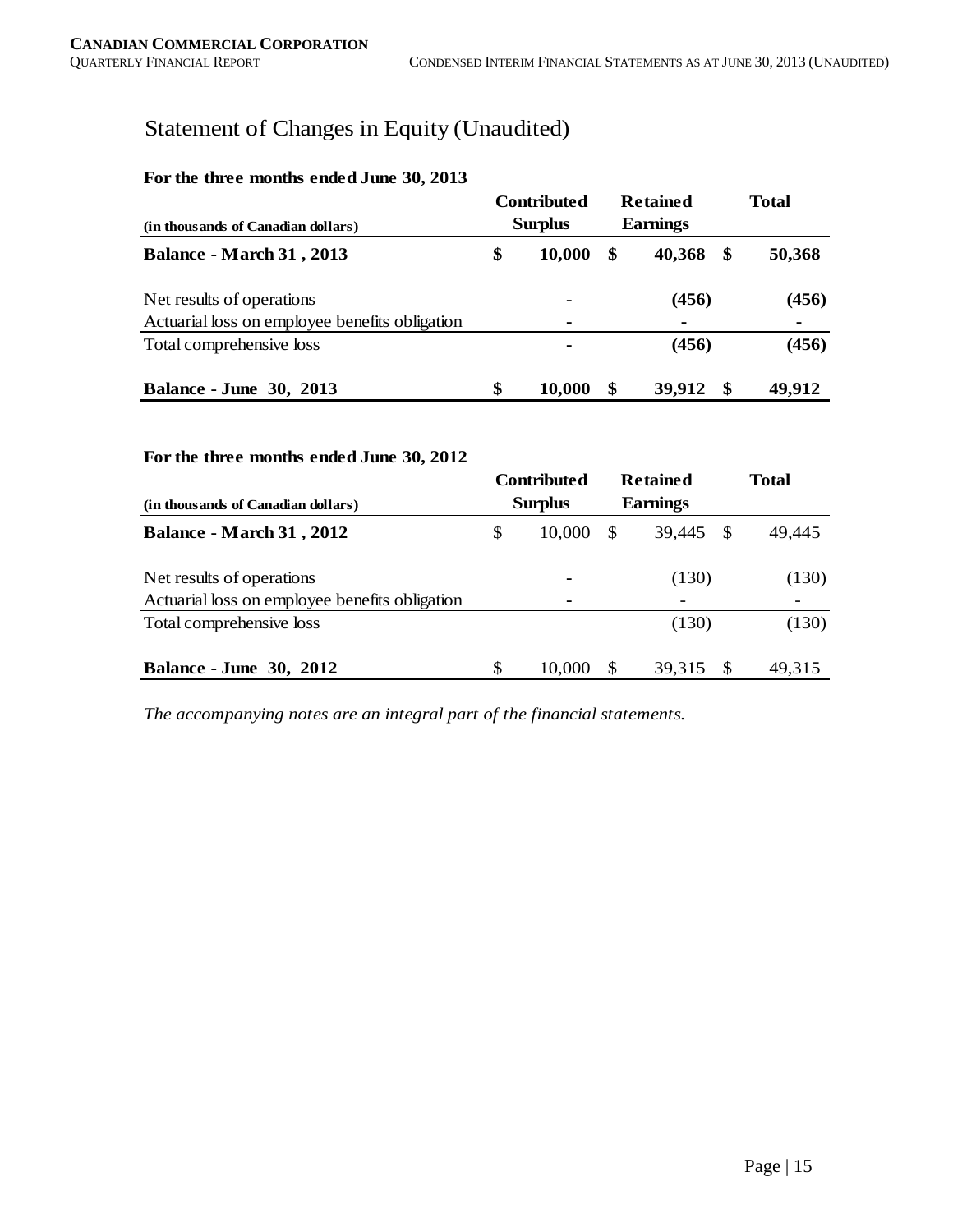# Statement of Cash Flows (Unaudited)

| For the three months ended June 30 (in thousands of Canadian dollars) | 2013          |               | 2012      |
|-----------------------------------------------------------------------|---------------|---------------|-----------|
| Cash flows from operating activities                                  |               |               |           |
| Receipts from foreign customers                                       | \$<br>453,374 | <sup>\$</sup> | 871,210   |
| Finance income, net (note 12)                                         | 63            |               | 76        |
| Fees for service and other income received                            | 2,671         |               | 3,383     |
| Payments to Canadian exporters                                        | (435,668)     |               | (845,981) |
| Administrative payments                                               | (8,641)       |               | (7,298)   |
| Parliamentary appropriations                                          | 3,870         |               | 3,870     |
| Cash provided by operating activities                                 | 15,669        |               | 25,260    |
|                                                                       |               |               |           |
| <b>Cash flows from investing activities</b>                           |               |               |           |
| Acquisition of property and equipment                                 |               |               | (79)      |
| Acquisition of intangible assets                                      |               |               |           |
| Cash used in investing activities                                     |               |               | (79)      |
|                                                                       |               |               |           |
| Effect of exchange rate changes on cash and cash equivalents          | 202           |               | 90        |
|                                                                       |               |               |           |
| Increase in cash and cash equivalents                                 | 15,871        |               | 25,271    |
|                                                                       |               |               |           |
| Cash and cash equivalents at beginning of period                      | 61,068        |               | 58,485    |
|                                                                       |               |               |           |
| Cash and cash equivalents at end of period (note 4)                   | \$<br>76,939  | \$            | 83,756    |

*The accompanying notes are an integral part of the financial statements.*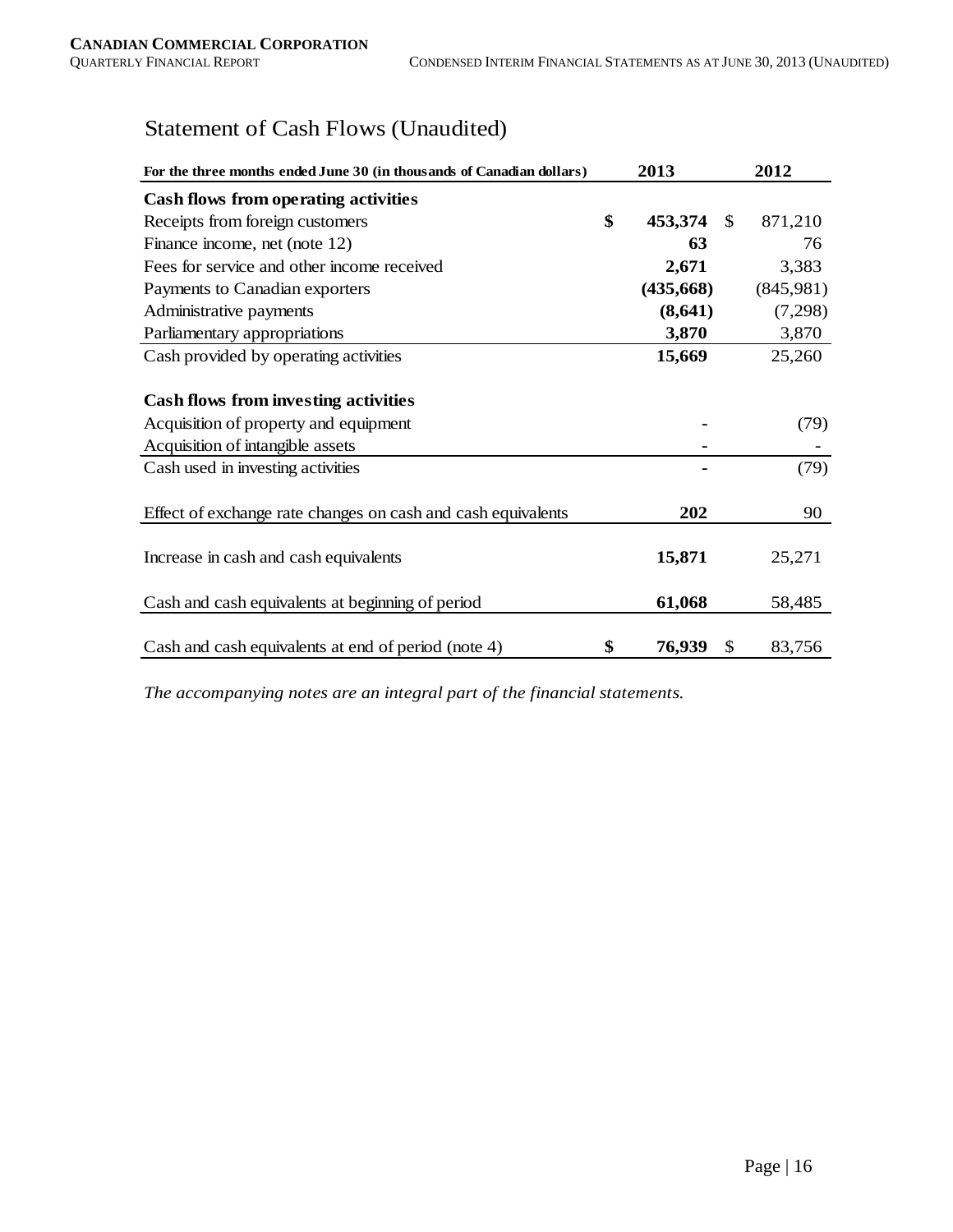# **Notes to Unaudited Condensed Interim Financial Statements**

# **June 30, 2013**

# **1. Nature, organization and funding**

The Canadian Commercial Corporation (the "Corporation") was established in 1946 by the *Canadian Commercial Corporation Act* (the "Act") and is an agent Crown corporation listed in Part I of Schedule III of the *Financial Administration Act*. The Corporation is a company domiciled in Canada with a head office located at 50 O'Connor Street, Ottawa, Ontario. The Corporation operates primarily in Canada with representative offices in Asia and representation in the Caribbean.

The Corporation generally acts as the prime contracting agency when foreign governments, international organizations, or foreign private sector buyers wish to purchase products and services from Canada through the Canadian Government. The Corporation enters into contracts with these foreign customers and into corresponding supply contracts with Canadian exporters. Additionally, the Corporation enters into procurement services agreements to procure goods and services for international end use on behalf of Canadian and foreign governments.

The Corporation's operations are funded primarily by a parliamentary appropriation, and fees for service.

In September 2008, the Corporation, together with a number of other Crown corporations, was issued a directive (P.C. 2008-1598) pursuant to Section 89 of the *Financial Administration Act*, entitled *Order giving a direction to parent Crown corporations involved in commercial lending to give due consideration to the personal integrity of those they lend to or provide benefits to in accordance with Government's policy to improve the accountability and integrity of federal institutions*. The Corporation has since implemented the directive effective January 1, 2010.

The Corporation is not subject to the provisions of the *Income Tax Act*.

# **2. Basis of preparation**

#### *Compliance with International Financial Reporting Standards (IFRS)*

These condensed interim financial statements have been prepared in accordance with the Treasury Board of Canada *Standard on Quarterly Financial Reports for Crown Corporations* using the International Financial Reporting Standards ("IFRS") accounting policies adopted in the Corporation's audited annual financial statements as at and for the year ended March 31, 2013. These condensed interim financial statements do not include all of the information required for full annual financial statements and should be read in conjunction with the Corporation's annual report and audited financial statements for the year ended March 31, 2013.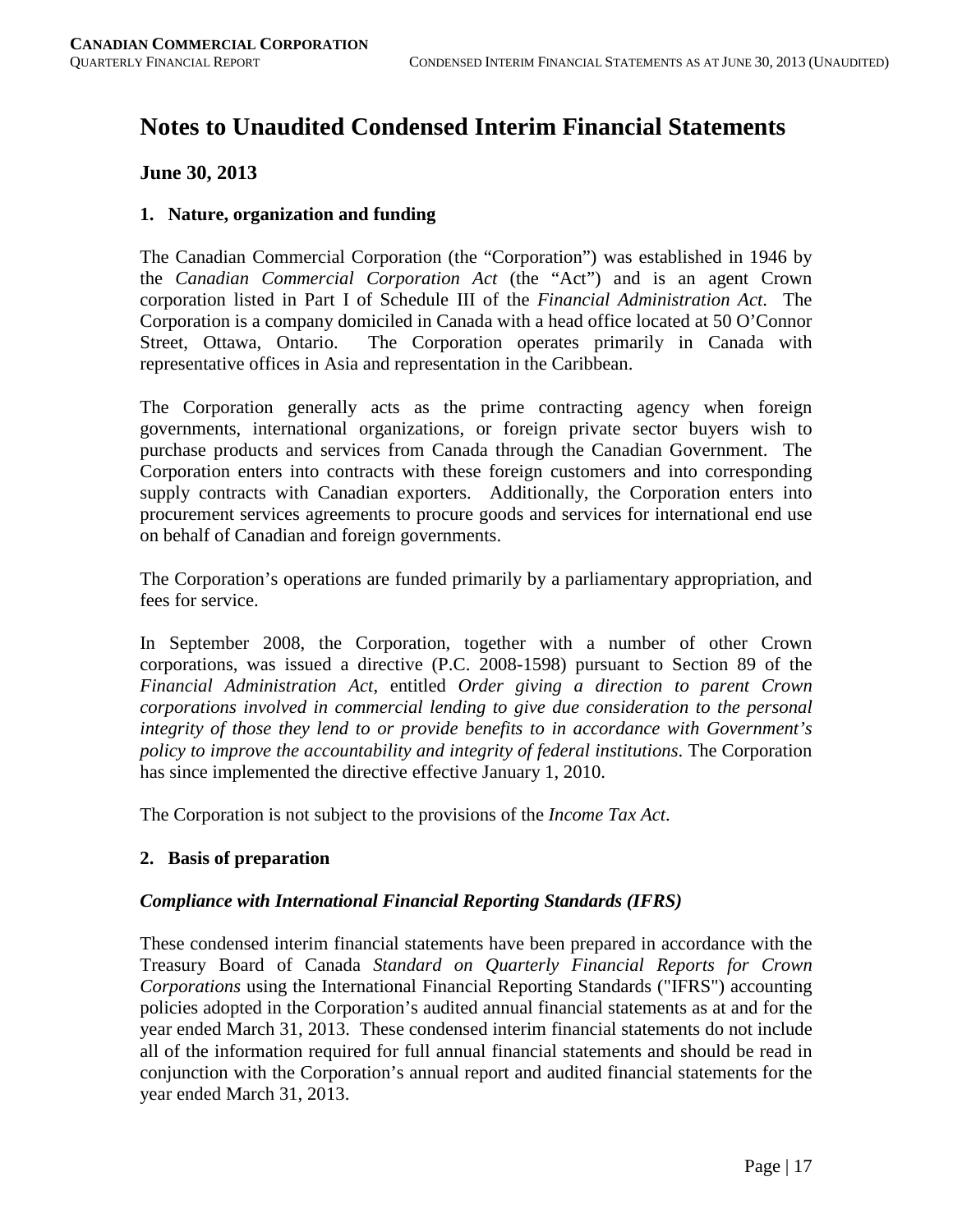#### *Basis of measurement*

The financial statements have been prepared on the historical cost basis except for, as permitted by IFRS and to the extent material, the following items in the Statement of Financial Position:

- derivative financial instruments are measured at fair value
- financial instruments at fair value through profit or loss are measured at fair value
- accrued employee benefit liabilities for post-employment benefit plans are recognized at the present value of the defined benefit obligations
- provision for contract remediation expense measured at the present value of future expected cash flows

#### *Use of estimates and judgments*

The preparation of financial statements in accordance with IFRS requires management to make judgments, estimates and assumptions that affect the application of accounting policies and the reported amounts of assets and liabilities and the disclosure of contingent assets and liabilities at the date of the financial statements and the reported amounts of revenues and expenses during the year. Actual results could differ significantly from estimates resulting in significant differences in the related financial statement balances.

Estimates and underlying assumptions are reviewed on an ongoing basis and in detail as at the date of the financial statements. Any changes in estimates are reflected in the financial statements in the period in which they become known and in any future periods affected. Management has used estimates in determining the useful lives of property and equipment, intangible assets, in accounting for the employee benefits liabilities, the provision for contract remediation expenses, lease commitments and contingencies and used judgment in accounting for the provision for contract remediation expenses.

Information about areas where management has exercised judgment and made significant use of estimates and assumptions are included in the following notes:

Note  $6$  – pension and employee benefits Note 7 – provision for contract remediation expenses Note 15 – guarantees

#### *Functional and presentation currency*

The Corporation's functional and presentation currency is the Canadian dollar.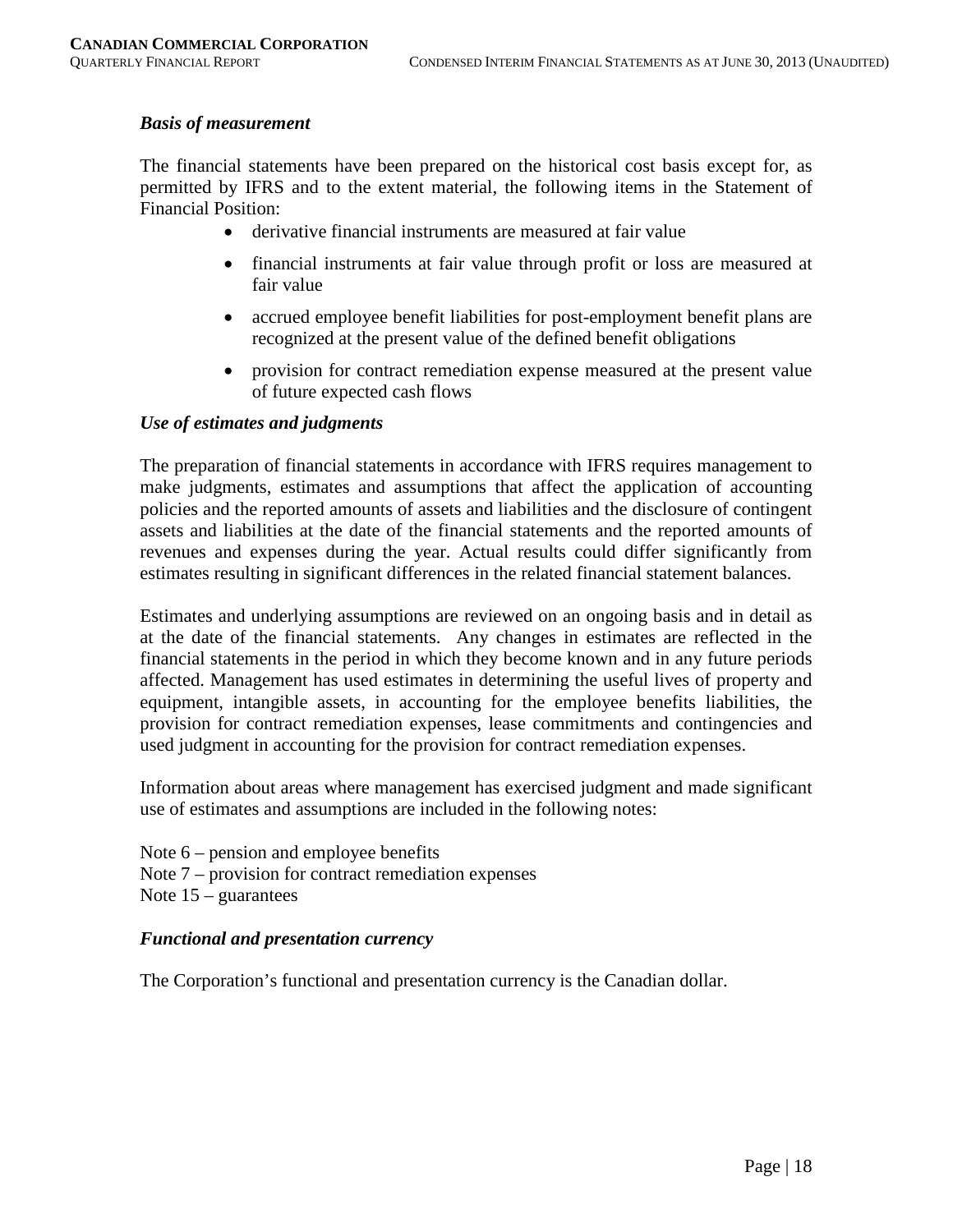#### **3. Significant accounting policies**

The accounting policies applied in the preparation of these condensed interim financial statements are consistent with those disclosed in the Corporation's audited annual financial statements for the year ended March 31, 2013.

#### **Correction of prior period accounting errors**

The Corporation retrospectively restated the comparatives as of March 31, 2012 in the audited financial statements for the year ended March 31, 2013 to correct the following prior period accounting errors which also impacted previously issued unaudited interim financial statements for fiscal year 2012-2013:

**i)** On March 15, 2012 an Incremental Contract Price (ICP) agreement of \$65,000,000 USD was signed to settle a claim as a result of a political event that caused unforeseen delays in a construction contract. The ICP claim was not considered a contract amendment at the time and therefore not originally fully recorded in the books of the Corporation as of March 31, 2012.

The ICP claim should have been considered a contract amendment and consequently resulted in restatement of the following line items and disclosures for the three months ended June 30, 2012:

- Advances to Canadian exporters and advances from foreign customers were overstated in the Statement of Financial Position and both decreased by \$43,778,000.
- **ii)** As a result of the review of transactions for year-end cut-off purposes, errors were identified that individually were not material but, in the aggregate, required correction in the Corporation's previously issued financial statements.

These cut-off issues consequently resulted in restatement of the following line items and disclosures for the three months ended June 30, 2012:

- Trade receivables and trade payables and accrued liabilities were understated in the Statement of Financial Position and both were increased by \$3,350,000.
- Supplier progress payments and Customer progress payments were overstated in the Statement of Financial Position and both were decreased by \$26,312,000.
- Commercial trading transactions-prime and the cost of commercial trading transactions-prime contracts were overstated in the Statement of Comprehensive Income and both were decreased by \$2,669,000.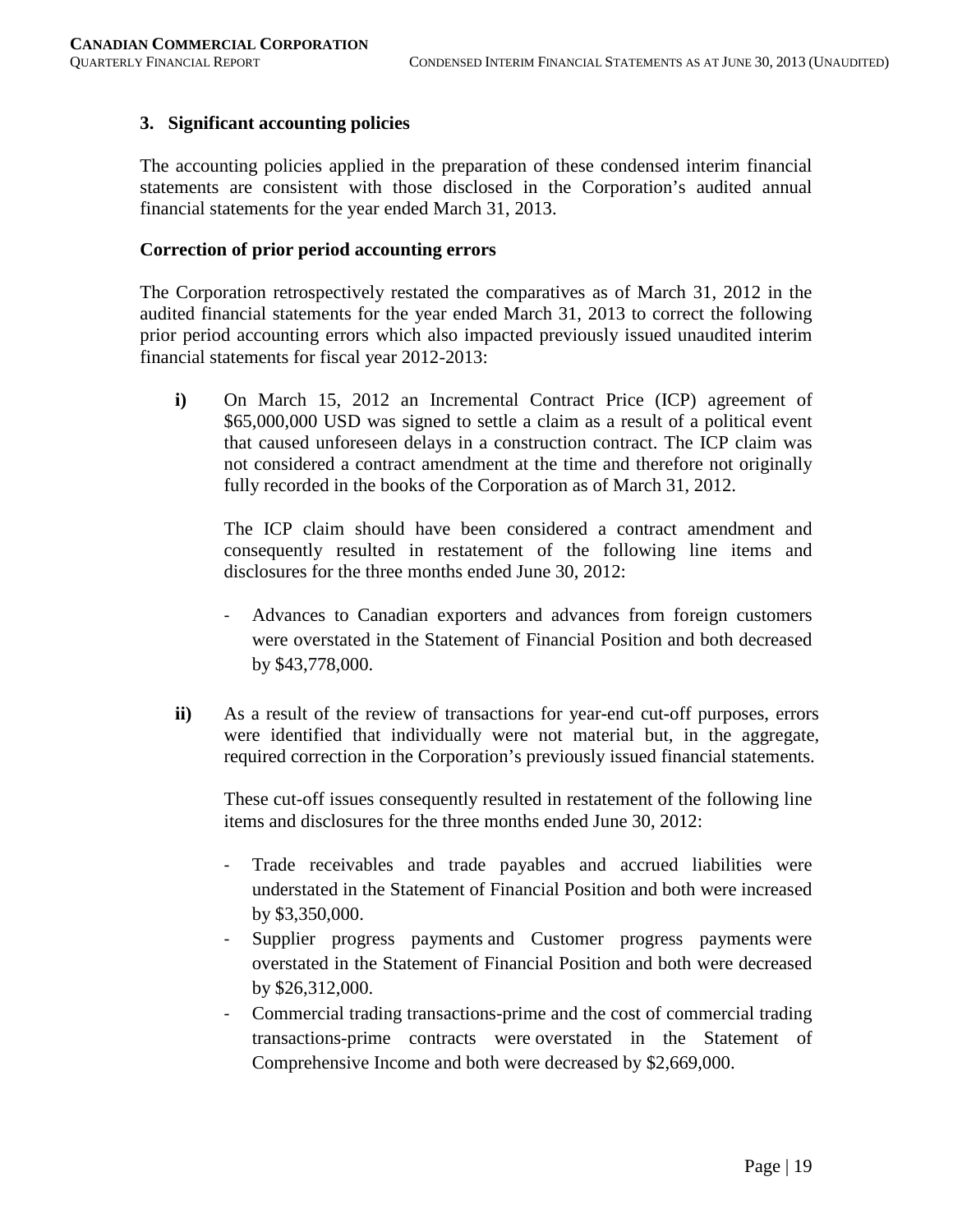Overall, there is no impact on the previously reported total comprehensive income (previously in prior year: net results of operations and comprehensive income) and retained earnings.

The following tables summarize the restatements made to the Statement of Financial Position and Statement of Comprehensive Income for the three months ended June 30 2012:

Restatement of Statement of Financial Position (Unaudited)

| As at (in thousands of Canadian dollars)    |             |           | June 30, 2012 Impact of  | June 30, 2012            |
|---------------------------------------------|-------------|-----------|--------------------------|--------------------------|
|                                             |             |           | restatement              | Restated                 |
| <b>Assets</b>                               |             |           |                          |                          |
| <b>Current assets</b>                       |             |           |                          |                          |
| Cash and cash equivalents                   | \$          | 83,756    | \$                       | \$<br>83,756             |
| Trade receivables                           |             | 335,124   | 3,350                    | 338,474                  |
| Advances to Canadian exporters              |             | 127,637   | (43,778)                 | 83,859                   |
| Progress payments to Canadian exporters     |             | 726,616   | (26, 312)                | 700,304                  |
|                                             |             | 1,273,133 | (66,740)                 | 1,206,393                |
| <b>Non-current assets</b>                   |             |           |                          |                          |
| Property and equipment                      |             | 1,194     |                          | 1,194                    |
| Intangible assets                           |             | 479       |                          | 479                      |
|                                             |             | 1,673     |                          | 1,673                    |
|                                             |             |           |                          |                          |
|                                             | \$1,274,806 |           | \$                       | $(66,740)$ \$ 1,208,066  |
| <b>Liabilities</b>                          |             |           |                          |                          |
| <b>Current liabilities</b>                  |             |           |                          |                          |
| Trade payables and accrued liabilities      | \$          | 337,591   | \$<br>3,350              | 340,941<br><sup>\$</sup> |
| Advances from foreign customers             |             | 157,867   | (43, 778)                | 114,089                  |
| Progress payments from foreign customers    |             | 726,916   | (26, 312)                | 700,604                  |
| Employee benefits                           |             | 302       |                          | 302                      |
|                                             |             | 1,222,676 | (66,740)                 | 1,155,936                |
| <b>Non-current liabilities</b>              |             |           |                          |                          |
| Employee benefits                           |             | 2,482     |                          | 2,482                    |
| Provision for contract remediation expenses |             | 333       |                          | 333                      |
|                                             |             | 2,815     |                          | 2,815                    |
|                                             |             |           |                          |                          |
|                                             | 1,225,491   |           | (66,740)                 | 1,158,751                |
| <b>Shareholder's Equity</b>                 |             |           |                          |                          |
| Contributed surplus                         |             | 10,000    |                          | 10,000                   |
| Retained earnings                           |             | 39,315    | $\overline{\phantom{a}}$ | 39,315                   |
|                                             |             | 49,315    | $\overline{a}$           | 49,315                   |
|                                             | \$1,274,806 |           | \$                       | $(66,740)$ \$ 1,208,066  |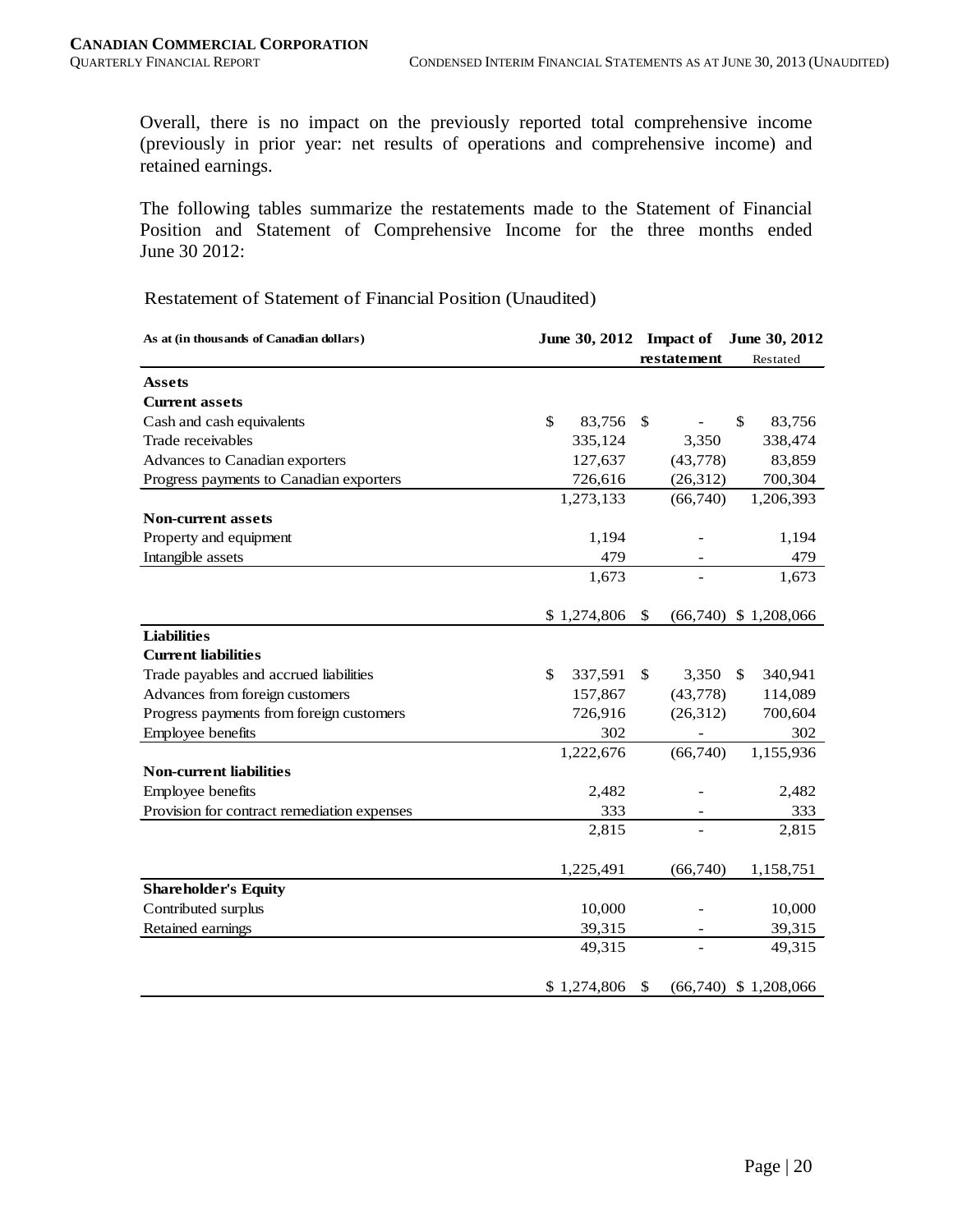# Restatement of Statement of Comprehensive Income (Unaudited)

| For the three months ended June 30 (in thousands of Canadian dollars) |    | 2012       |               | <b>Impact of</b>         |    | 2012       |
|-----------------------------------------------------------------------|----|------------|---------------|--------------------------|----|------------|
|                                                                       |    |            |               | restatement              |    | Restated   |
| <b>Revenues</b>                                                       |    |            |               |                          |    |            |
| Commercial trading transactions - prime contracts (note 9)            | \$ | 695,254    | <sup>\$</sup> | $(2,669)$ \$             |    | 692,585    |
| Less: cost of commercial trading transactions - prime contracts       |    | (695, 254) |               | 2,669                    |    | (692, 585) |
| Fees for service                                                      |    | 3,323      |               |                          |    | 3,323      |
| Other income                                                          |    | 59         |               |                          |    | 59         |
| Finance income, net                                                   |    | 76         |               |                          |    | 76         |
| Gain on foreign exchange                                              |    | 90         |               |                          |    | 90         |
|                                                                       |    | 3,548      |               | $\overline{\phantom{a}}$ |    | 3,548      |
| <b>Expenses</b>                                                       |    |            |               |                          |    |            |
| Administrative expenses                                               |    | 7,548      |               |                          |    | 7,548      |
| Contract remediation expenses                                         |    |            |               |                          |    |            |
|                                                                       |    | 7,548      |               |                          |    | 7,548      |
| International procurement services for government clients             |    |            |               |                          |    |            |
| Procurement services transactions                                     |    | 4,560      |               |                          |    | 4,560      |
| Less: cost of procurement services transactions                       |    | (4, 560)   |               |                          |    | (4, 560)   |
|                                                                       |    |            |               |                          |    |            |
| Net results of operations before Parliamentary appropriations         |    | (4,000)    |               |                          |    | (4,000)    |
| Parliamentary appropriations                                          |    | 3,870      |               |                          |    | 3,870      |
| Net results of operations                                             | \$ | $(130)$ \$ |               |                          | \$ | (130)      |
| Other comprehensive income                                            |    |            |               |                          |    |            |
| Items that will not be reclassified to net results of operations      |    |            |               |                          |    |            |
| Actuarial loss on employee benefits obligation                        |    |            |               |                          |    |            |
| <b>Total comprehensive loss</b>                                       | \$ | $(130)$ \$ |               |                          | \$ | (130)      |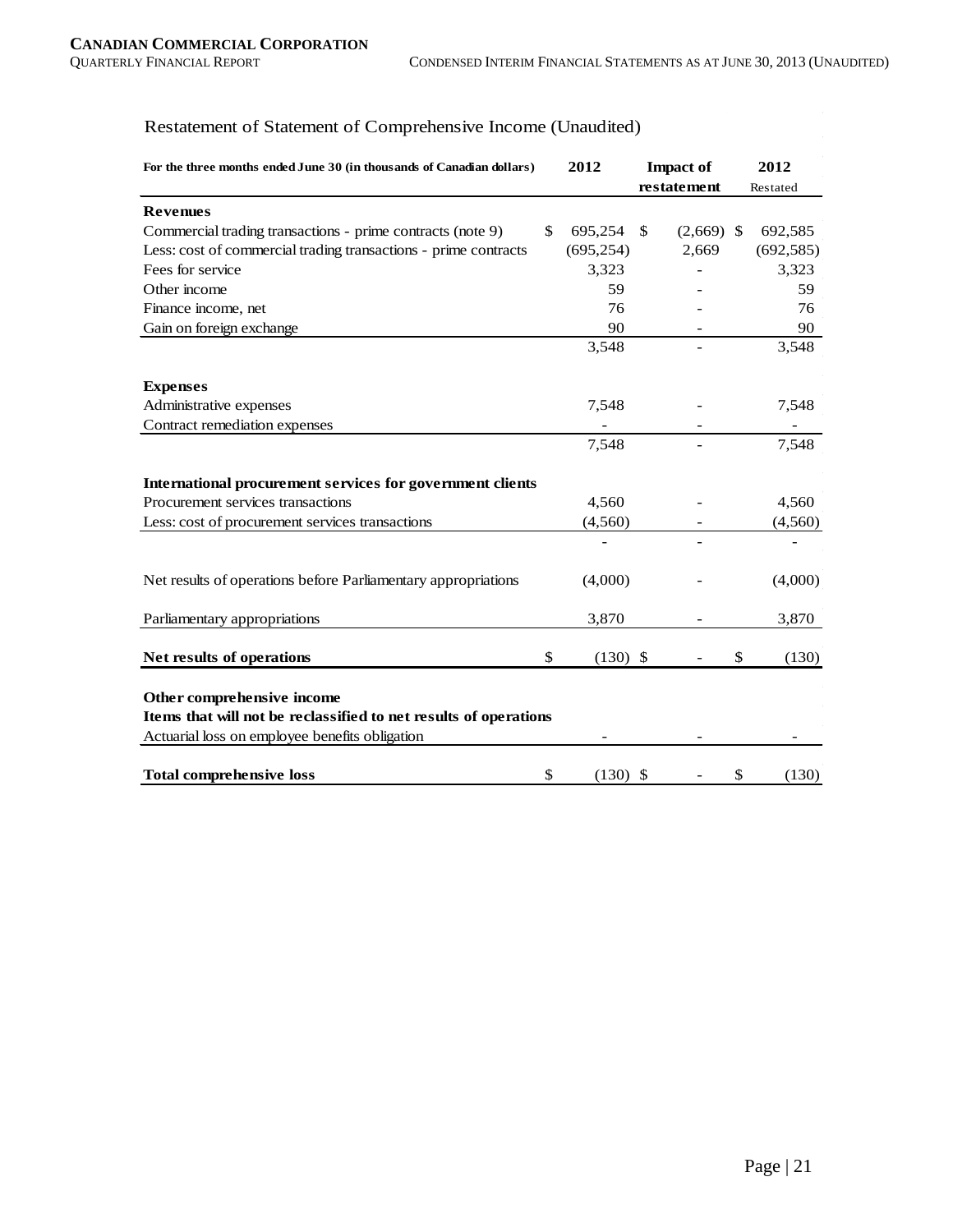#### **4. Cash and cash equivalents**

Cash and cash equivalents included:

|                    | June 30, 2013 |    |          | <b>March 31, 2013</b> |      |          |  |
|--------------------|---------------|----|----------|-----------------------|------|----------|--|
|                    | Original      |    | Canadian | Original              |      | Canadian |  |
| (in thousands)     | currency      |    | dollars  | currency              |      | dollars  |  |
| U.S. dollars       | 42,493        | \$ | 44,694   | 21,515                | - \$ | 21,859   |  |
| Canadian dollars   | 31,692        |    | 31,692   | 38,975                |      | 38,975   |  |
| Chinese renminbi   | 2,483         |    | 425      | 568                   |      | 93       |  |
| Australian dollars | 133           |    | 128      | 133                   |      | 141      |  |
|                    |               | \$ | 76,939   |                       | \$   | 61,068   |  |

The Corporation invests in short-term deposits in Canadian banks. At June 30, 2013, the average term to maturity of short-term deposits was four days (March 31, 2013 - five days) and the portfolio yield to maturity was 0.01% as at June 30, 2013 (March 31, 2013 - 0.08%).

Of the cash and cash equivalents, \$46,353,000 as at June 30, 2013 (March 31, 2013 - \$40,745,000) represents advances and holdbacks received from foreign customers which will be remitted to Canadian exporters at later dates in accordance with contracts. Where contracted, these funds may accrue interest to the credit of the Canadian exporter or foreign customer.

#### **5. Trade receivables and trade payables and accrued liabilities**

Trade receivables are based on normal international trade terms and are generally noninterest bearing. The currency profile of the Corporation's trade receivables was as follows:

|                    | June 30, 2013 |    |          | <b>March 31, 2013</b> |    |          |  |
|--------------------|---------------|----|----------|-----------------------|----|----------|--|
|                    | Original      |    | Canadian | Original              |    | Canadian |  |
| (in thousands)     | currency      |    | dollars  | currency              |    | dollars  |  |
| U.S. dollars       | 74,987        | \$ | 78,872   | 100,167               | \$ | 101,770  |  |
| Canadian dollars   | 40,277        |    | 40,277   | 45,127                |    | 45,127   |  |
| Chinese renminbi   | 85            |    | 14       | 29                    |    |          |  |
| Australian dollars | 5             |    | 4        |                       |    |          |  |
|                    |               |    | 119,167  |                       |    | 146,907  |  |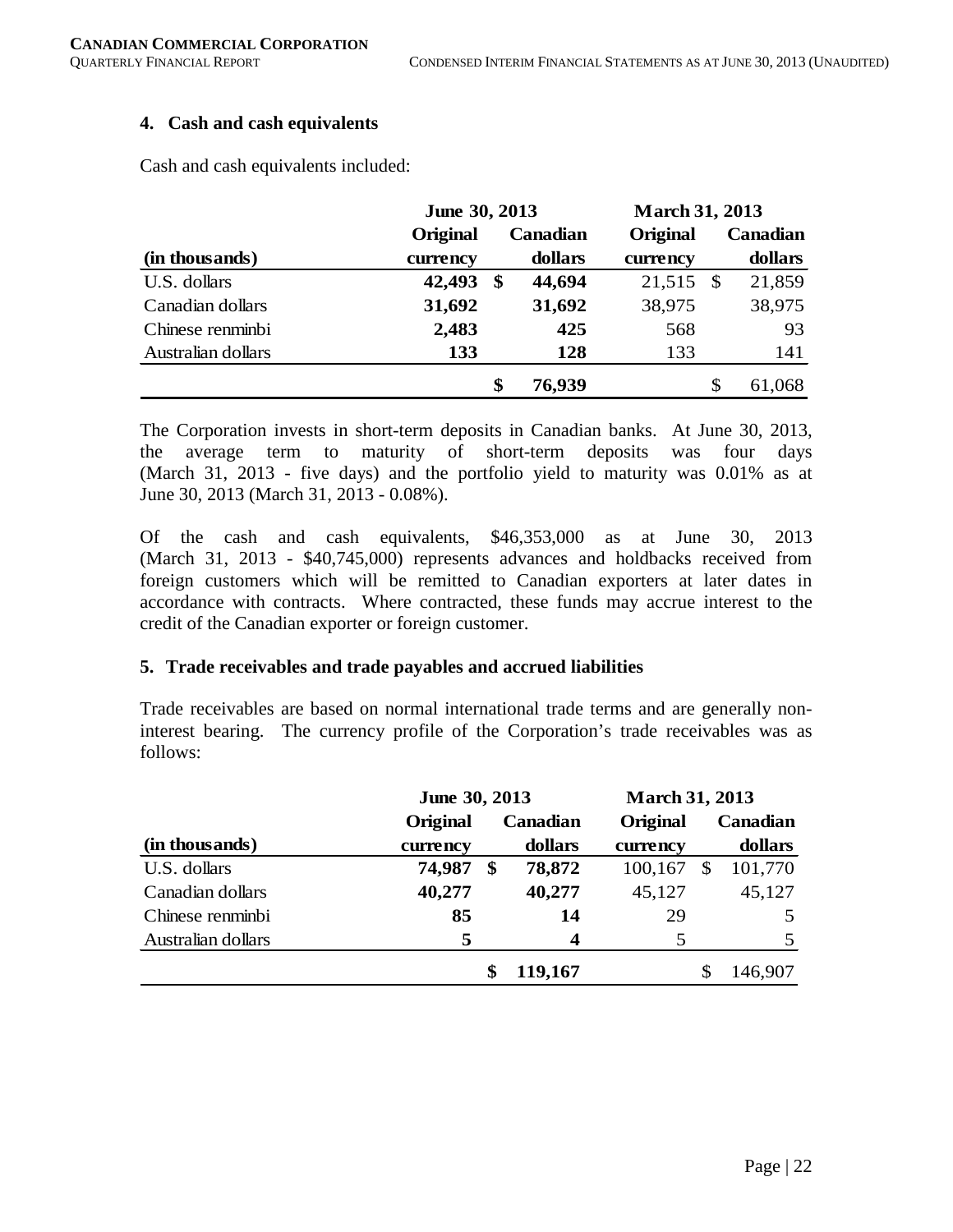|                    | June 30, 2013 |          |         |          | <b>March 31, 2013</b> |          |  |          |
|--------------------|---------------|----------|---------|----------|-----------------------|----------|--|----------|
|                    | Original      | Canadian |         |          |                       | Original |  | Canadian |
| (in thousands)     | currency      |          | dollars | currency | dollars               |          |  |          |
| U.S. dollars       | 91,087        | \$       | 95,805  | 105,601  | \$                    | 107,291  |  |          |
| Canadian dollars   | 9,511         |          | 9,511   | 13,480   |                       | 13,480   |  |          |
| Australian dollars | 138           |          | 133     | 138      |                       | 146      |  |          |
| Chinese renminbi   | 293           |          | 50      | 208      |                       | 34       |  |          |
| British pounds     | ۰             |          |         | 6        |                       | 10       |  |          |
|                    |               | \$       | 105,499 |          |                       | 120,961  |  |          |

Trade payables and accrued liabilities are due on normal trade terms. The currency profile of the Corporation's trade payables and accrued liabilities was as follows:

#### **6. Employee benefits**

The Corporation provides non-vested sick leave benefits to its employees, as provided for under labour contracts and conditions of employment, as well as severance benefits to its employees based on years of service and final salary. These benefit plans are unfunded and thus have no assets, resulting in a plan deficit equal to the accrued benefit obligation.

The sick leave and severance employee benefits have a current (payable within 12 months) and non-current portion and are presented on the Statement of Financial Position as follows:

|                           | June 30, 2013 |                   |    |       |                           |             | <b>March 31, 2013</b> |         |                           |  |  |
|---------------------------|---------------|-------------------|----|-------|---------------------------|-------------|-----------------------|---------|---------------------------|--|--|
| (in thousands of          |               |                   |    |       | Total                     | <b>Sick</b> |                       |         | Total                     |  |  |
| <b>Canadian dollars</b> ) |               | <b>Sick Leave</b> |    |       | <b>Severance Benefits</b> | Leave       |                       |         | <b>Severance Benefits</b> |  |  |
| Total employee benefits   | \$            | 1.108             | \$ | 883   | \$1,991                   | \$1,083     | $\mathcal{S}$         | 2,329   | \$ 3.412                  |  |  |
| Less: current portion     |               |                   |    |       |                           |             |                       |         |                           |  |  |
| employee benefits         |               | (70)              |    | (469) | (539)                     | (69)        |                       | (1,915) | (1,984)                   |  |  |
| Non-current portion       |               |                   |    |       |                           |             |                       |         |                           |  |  |
| employee benefits         | \$            | 1.038             |    | 414   | \$1,452                   | \$1,014     | $\mathcal{S}$         | 414     | \$1.428                   |  |  |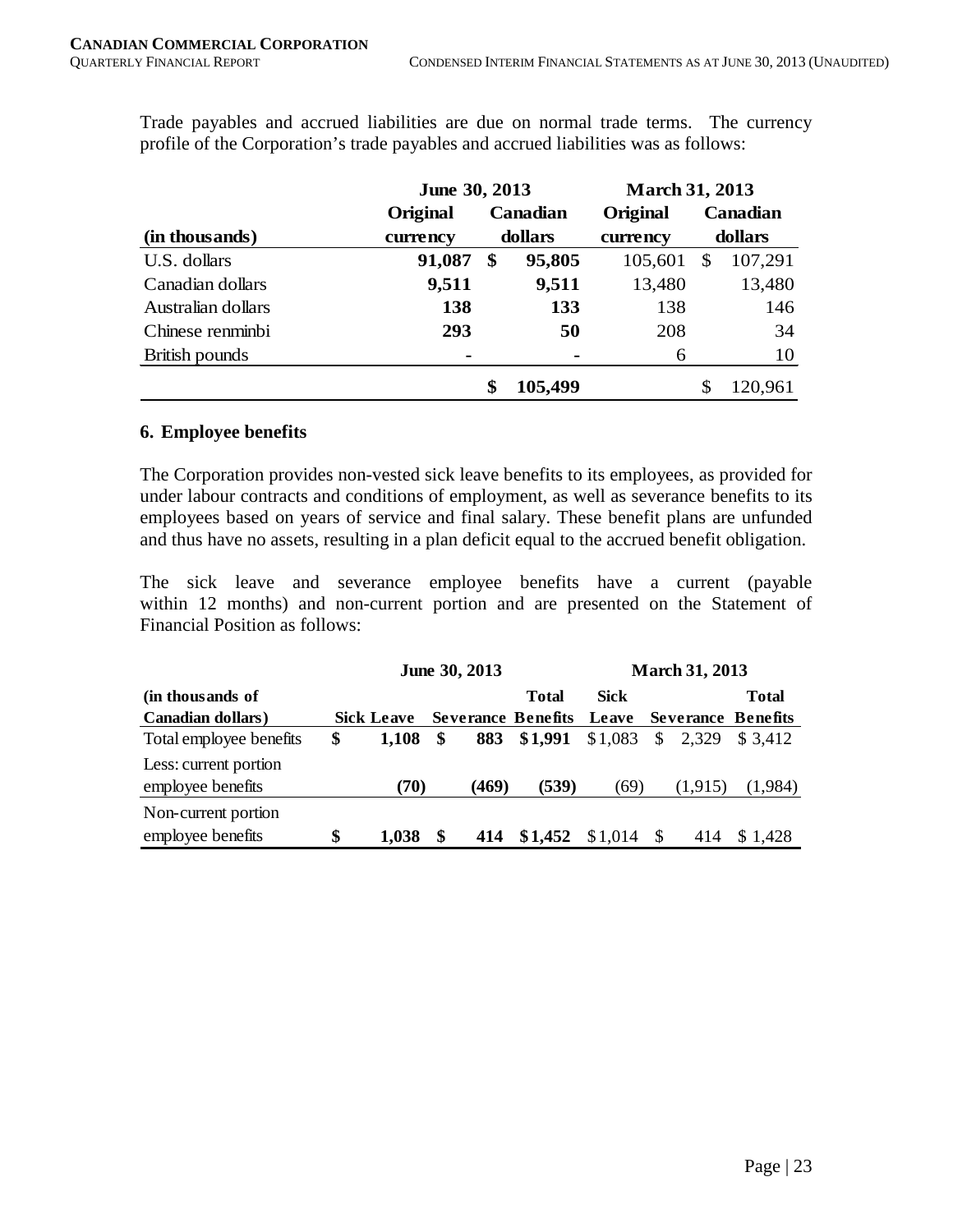Information about the sick leave long-term benefit plan and severance post-employment defined benefit plan, as at March 31 is as follows:

|                                           | Sick leave benefits |         |    |       | <b>Severance benefits</b> |         |    |         |
|-------------------------------------------|---------------------|---------|----|-------|---------------------------|---------|----|---------|
| (in thousands of Canadian dollars)        |                     | 2013    |    | 2012  |                           | 2013    |    | 2012    |
| <b>Accrued benefit obligation</b>         |                     |         |    |       |                           |         |    |         |
| Balance at beginning of year              | \$                  | 909     | \$ | 746   |                           | \$2,079 |    | \$1,818 |
| Current service cost                      |                     | 106     |    | 87    |                           | 188     |    | 165     |
| Interest cost                             |                     | 36      |    | 36    |                           | 84      |    | 87      |
| Benefits paid                             |                     | (113)   |    | (42)  |                           | (170)   |    | (148)   |
| <b>Actuarial</b> loss                     |                     | 145     |    | 82    |                           | 148     |    | 157     |
| Total accrued benefits at end of year     |                     | \$1,083 | \$ | 909   |                           | \$2,329 | \$ | 2,079   |
|                                           |                     |         |    |       |                           |         |    |         |
| <b>Economic assumptions</b>               |                     |         |    |       |                           |         |    |         |
| Accrued benefit obligation as of March 31 |                     |         |    |       |                           |         |    |         |
| Discount rate                             |                     | 3.76%   |    | 4.01% |                           | 3.40%   |    | 3.98%   |
| Rate of economic salary increase          |                     | 1.50%   |    | 1.50% |                           | 1.50%   |    | 1.50%   |
| Benefit costs for year ended March 31     |                     |         |    |       |                           |         |    |         |
| Discount rate                             |                     | 3.76%   |    | 4.01% |                           | 3.40%   |    | 3.98%   |
| Rate of economic salary increase          |                     | 1.50%   |    | 1.50% |                           | 1.50%   |    | 1.50%   |

Demographic assumptions including seniority and promotional salary increases, withdrawal rates, rates of retirement, pensionable disability, mortality and longevity improvement factors, taken from the actuarial report on the pension plan for the Public Service of Canada, are also considered in the actuarial valuation of accrued employee sick leave benefits. The underlying assumptions adopted in measuring the Corporation's sick leave and severance benefits are reviewed annually by management and have been consistently applied. Changes in these assumptions can have a significant impact on the related financial statement balances.

Included in administrative expenses as workforce compensation and related expenses for the three months ended June 30, 2013 was a charge of \$25,000 (June 30, 2012 – \$25,000) for sick leave benefits and for the three months ended June 30, 2013 was a charge of nil (June 30, 2012 – \$25,000) for severance benefits related to the change in liability of these benefits in the reporting period and changes in management estimates.

# **7. Provision for contract remediation expenses**

The Corporation may incur contract remediation expenses should Canadian exporters fail to fulfill the terms and conditions of their contracts. The Corporation is the claimant or defendant in certain pending claims and lawsuits. While the damages being claimed by the plaintiffs can be significant, management has, based on advice from legal counsel,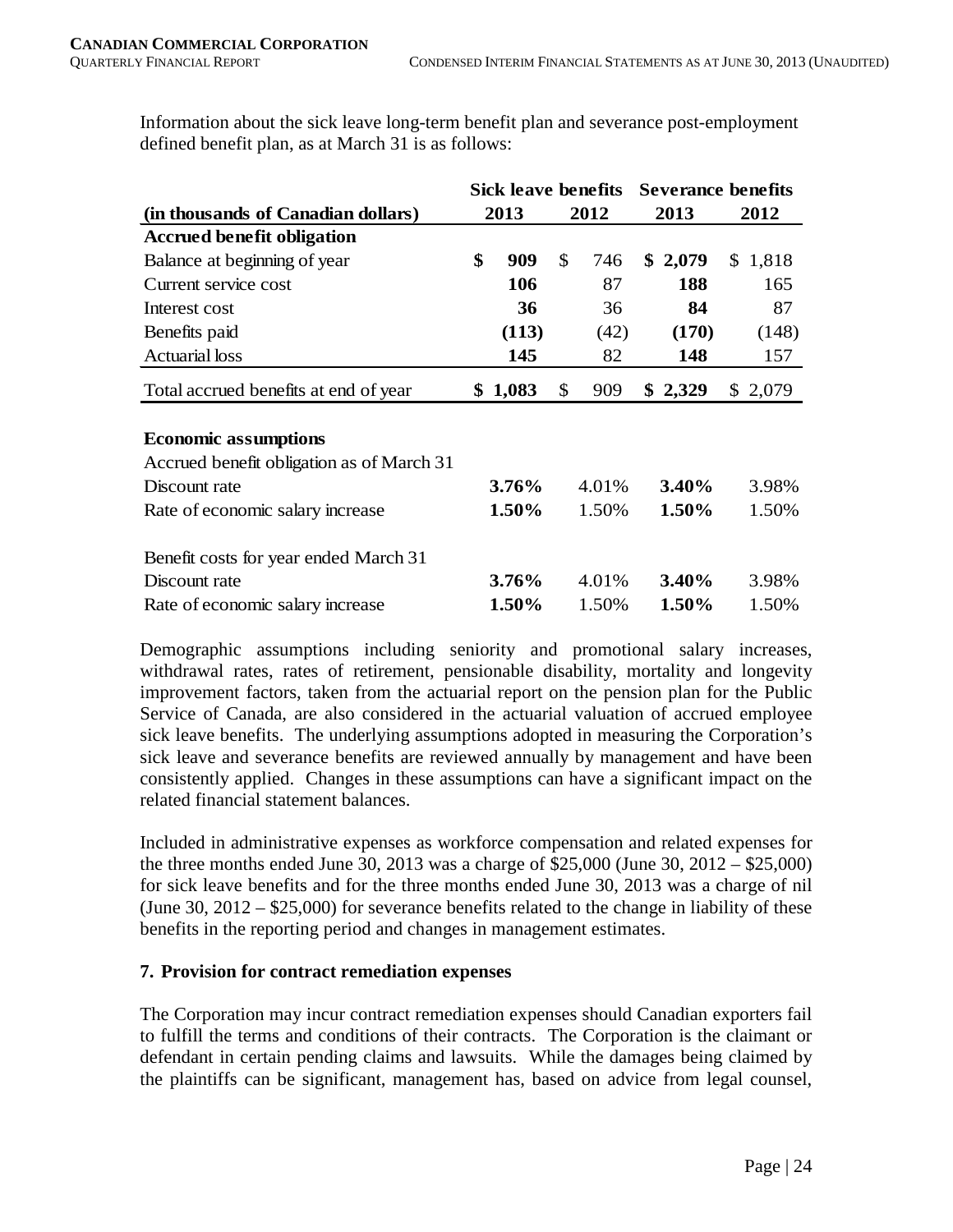recorded in the period a liability when damages are considered more likely than not and the associated costs can be reliably estimated.

|                                    | <b>Contract</b> |        |       |
|------------------------------------|-----------------|--------|-------|
| (in thousands of Canadian dollars) | re-procurement  | Legal  | Total |
| Balance, March 31, 2013            |                 | 296 \$ | 296   |
| Provision used during the year     | -               |        | (21)  |
| <b>Balance, June 30, 2013</b>      | $\blacksquare$  | 275    | 275   |

Management used judgment in determining whether a provision should be recognized or disclosed considering the probability that a payment will be required to settle the obligation and that a reliable estimate of the amount can be made. Management's estimate of the provision is subject to many uncertainties, including the timing and the actual amount of the payout.

No onerous contracts have been identified as at June 30, 2013 and March 31, 2013.

#### **8. Capital management**

The Corporation's objective with respect to capital is to preserve and strengthen its capital base through prudent risk management. This, coupled with the implementation of strategies to optimize operating surpluses ensures that capital is available to facilitate investments and to mitigate any potential losses related to operational, supplier performance and credit risk.

Key strategies used by the Corporation to manage its capital base include: controlling contract remediation expenses; balancing smart growth with operating expenses; minimizing foreign exchange exposure; optimizing interest income; and ensuring that appropriation funding is sufficient to cover Defence Production Sharing Agreement activities and service offerings related to public policy.

The Corporation is not subject to externally imposed capital requirements. The Corporation's breakdown of supply of capital is as follows:

|                                             |   | <b>June 30,</b> | March 31, |        |  |
|---------------------------------------------|---|-----------------|-----------|--------|--|
| (in thousands of Canadian dollars)          |   | 2013            |           | 2013   |  |
| Contributed surplus                         |   | 10,000          |           | 10,000 |  |
| Retained earnings                           |   | 39,912          |           | 40,368 |  |
| Provision for contract remediation expenses |   | 275             |           | 296    |  |
|                                             | S | 50,187          |           | 50,664 |  |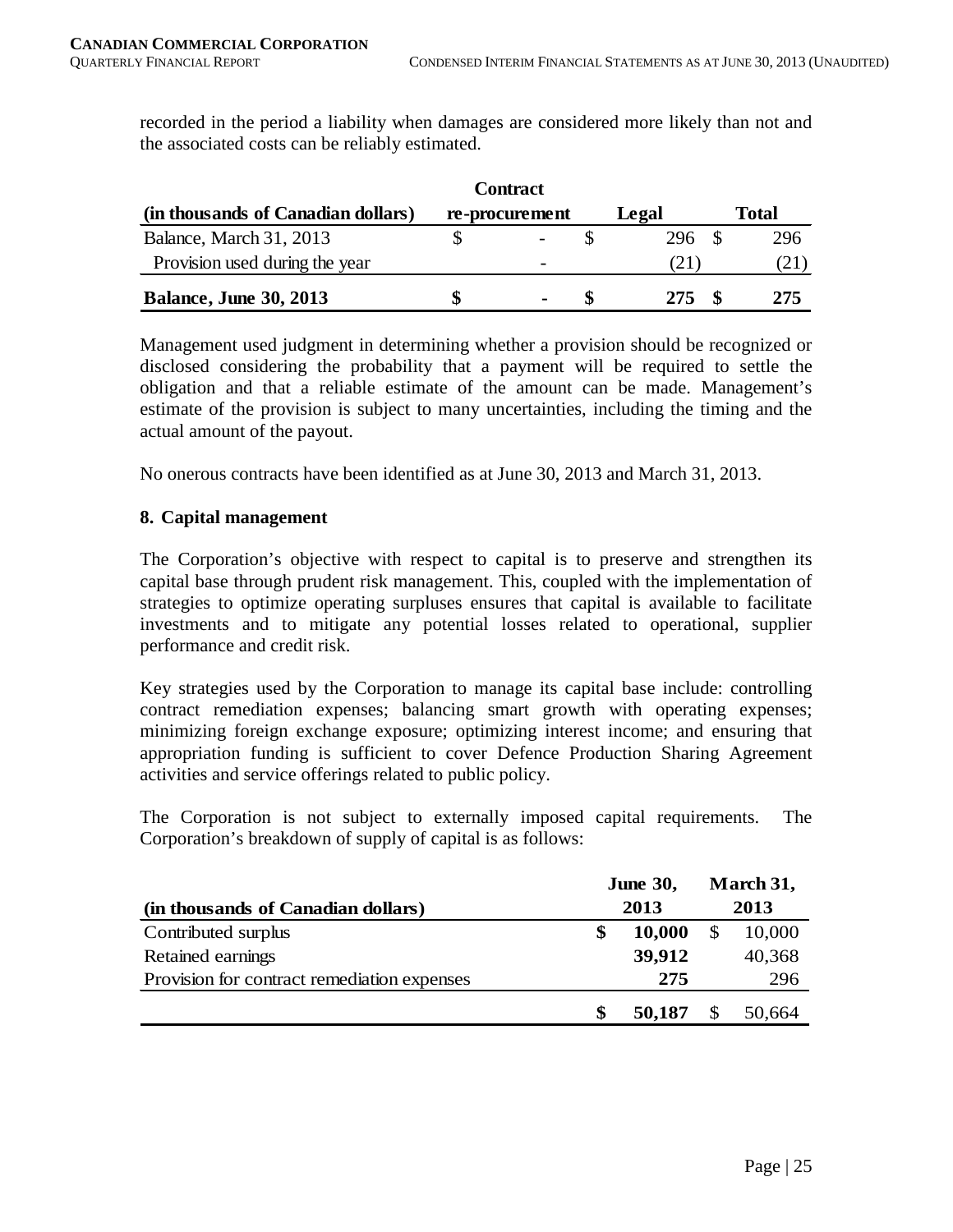#### **9. Commercial trading transactions, fees for service, other income and procurement services transactions**

The Corporation facilitates sales of Canadian goods to foreign customers including governments, international agencies and other buyers and receives revenues from commercial trading transactions related to prime contracts, fees for service and other income. The Corporation also engages in procurement services transactions related to international procurement services for government clients.

|                             | 2013<br>2012 |    |                      |              |           |                          |              |
|-----------------------------|--------------|----|----------------------|--------------|-----------|--------------------------|--------------|
|                             |              |    |                      |              |           | Restated (note 3)        |              |
|                             |              |    | <b>International</b> |              |           | <b>International</b>     |              |
| (in thousands of            |              |    | procurement          |              |           | procurement              |              |
| Canadian dollars) Revenues* |              |    | services             | <b>Total</b> | Revenues* | services                 | <b>Total</b> |
| <b>United States</b>        | \$300,562    | \$ |                      | \$300,562    | \$587,198 | \$                       | \$587,198    |
| Central America             |              |    |                      |              |           |                          |              |
| & Caribbean                 | 48,338       |    | 2,692                | 51,030       | 31,667    | 610                      | 32,277       |
| South America               | 19,384       |    | 254                  | 19,638       | 43,997    | $\overline{\phantom{0}}$ | 43,997       |
| Asia                        | 5,440        |    | 817                  | 6,257        | 7,807     | 39                       | 7,846        |
| Europe                      | 512          |    | 4,292                | 4,804        | 77        | 3,853                    | 3,930        |
| Canada                      | 386          |    | 1,908                | 2,294        | 481       | 39                       | 520          |
| Africa                      | 1,488        |    | 235                  | 1,723        | 23,929    | 19                       | 23,948       |
| Other                       | 300          |    | ۰                    | 300          | 811       | -                        | 811          |
|                             | \$376,410    | \$ | 10,197               | \$386,607    | \$695,967 | \$<br>4,560              | \$700,527    |

For three months ended June 30, the profile by geographic region is as follows:

\* Revenues include revenue related to Commercial Trading Transactions, Fees for Service and Other Income.

Value of contracts signed is distinct from revenues. Value of contracts signed describes the value of contracts and amendments signed and effective which amounted to \$217 million for the three months ended June 30, 2013 (June 30, 2012 - \$200 million).

#### **10. Risk management and financial instruments**

The Corporation is exposed to credit risk, market risk and liquidity risk as a result of holding financial instruments. The Board of Directors has responsibility for the oversight of the Corporation's risk management framework and the review, approval and monitoring the Corporation's risk management policies including the development of an Enterprise Risk Management program which involves establishing corporate risk tolerance, identifying and measuring the impact of various risks and developing risk management action plans to mitigate risks that exceed corporate risk tolerance.

The Audit Committee of the Corporation provides oversight of management's compliance with the Corporation's risk management policies and procedures, and periodically reviews the adequacy of the risk management framework in relation to the risk exposure of the Corporation. The Audit Committee is assisted in its oversight role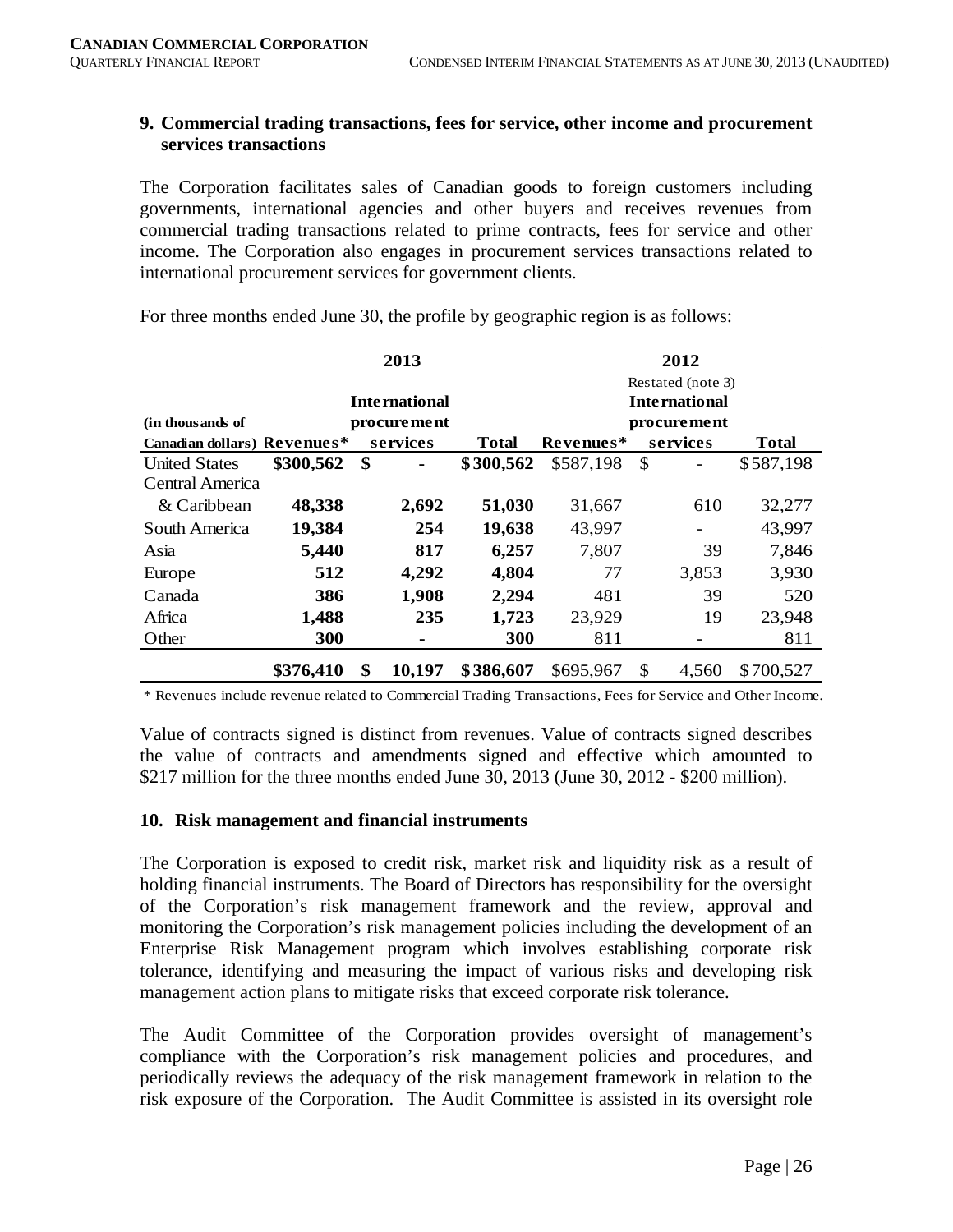by the Internal Audit function of the Corporation. Internal audits of the Corporation are performed as both regular and ad hoc reviews of risk management controls and procedures, the results of which are reported to the Audit Committee.

The following is a description of risks associated with financial instruments and how the Corporation manages its risk exposure:

#### **(a) Credit risk**

Credit risk is the risk that one party to a financial instrument will cause a financial loss for the other party by failing to discharge an obligation and arises principally from the Corporation's cash and cash equivalents and trade receivables from customers. The carrying amount of financial assets recorded in the financial statements represents the maximum exposure to credit risk.

#### *Cash and cash equivalents*

The Corporation invests surplus funds to earn investment income with the objective of maintaining safety of principal and providing adequate liquidity to meet cash flow requirements. The Corporation's exposure to credit risk from investing cash and cash equivalents is minimized through compliance with the Corporation's investment policy which includes approved investment instruments and portfolio limits. The Corporation invests cash and cash equivalents in highly liquid temporary deposits with a Canadian chartered bank. Investments must maintain credit ratings at or above thresholds identified from at least two of the agencies listed below:

Moody's rating of P1 Standard and Poor's (S&P) rating of A1 Dominion Bond Rating Service (DBRS) rating of R1 (low)

#### *Trade receivables*

The Corporation's exposure to credit risk associated with trade receivables are influenced mainly by the demographics of the Corporation's customer base. The Corporation generally manages foreign customer credit risk by extending open account terms to parties with a Moody's credit rating of at least AAA, and seeks security where the rating falls below this threshold. During the three months ended June 30, 2013, 80% (June 30, 2012 – 86%) of the Corporation's revenues were from AAA customers.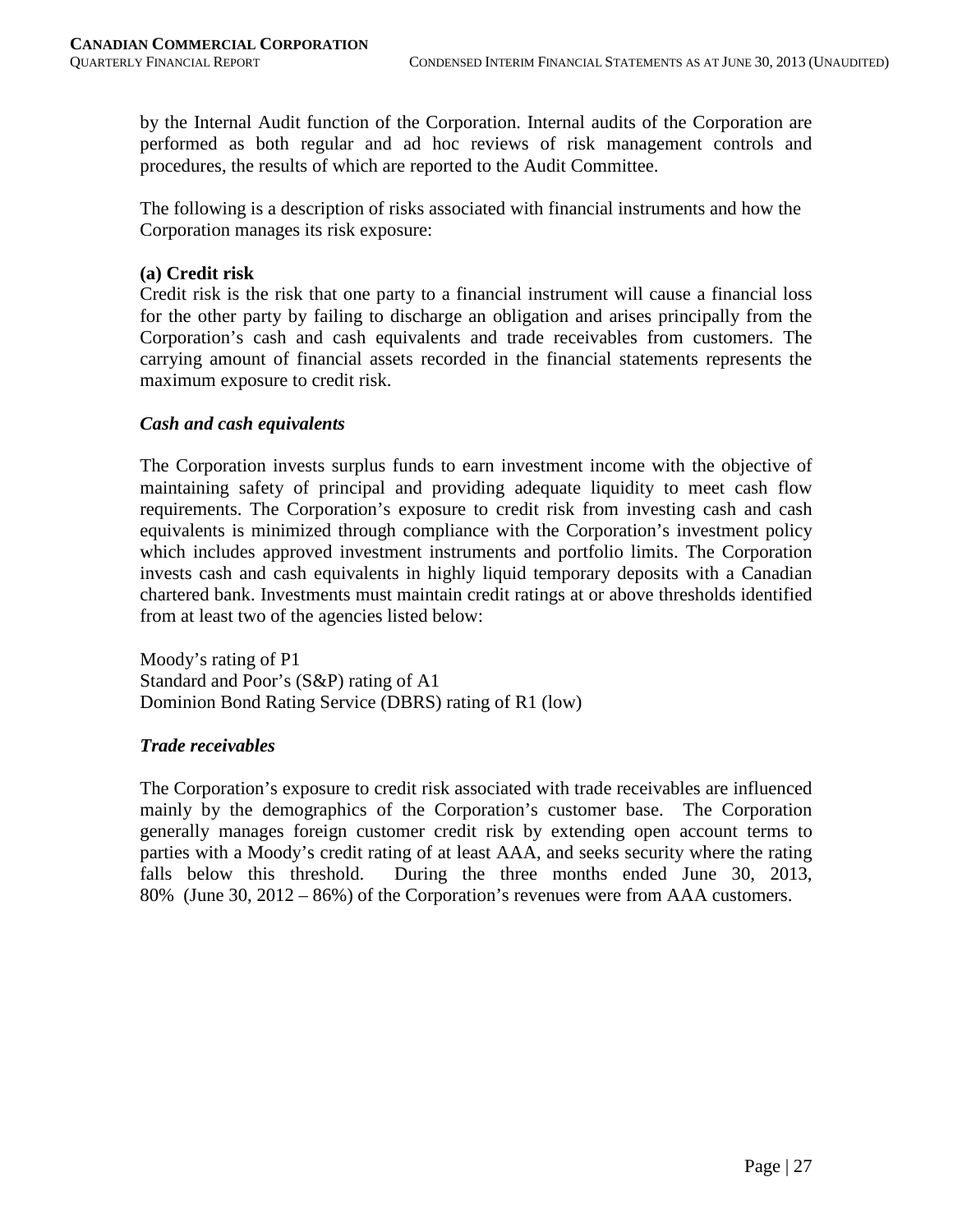|                                    | <b>June 30,</b> | March 31, |         |  |
|------------------------------------|-----------------|-----------|---------|--|
| (in thousands of Canadian dollars) | 2013            | 2013      |         |  |
| <b>United States</b>               | \$<br>77,815    | \$        | 96,867  |  |
| Central America and Caribbean      | 33,640          |           | 37,746  |  |
| Europe                             | 2,187           |           | 1,769   |  |
| Asia                               | 1,828           |           | 3,136   |  |
| Canada                             | 1,690           |           | 2,813   |  |
| South America                      | 1,589           |           | 4,436   |  |
| Africa                             | 131             |           | 132     |  |
| Other                              | 287             |           | 8       |  |
|                                    | \$<br>119,167   | \$        | 146,907 |  |

The maximum exposure to credit risk for trade receivables by geographic region was as follows:

Trade receivables are based on normal international trade terms and are generally noninterest bearing. The maturity profile of the Corporation's trade receivables was as follows:

| (in thousands of Canadian dollars) |  | <b>June 30,</b><br>2013 | March 31,<br>2013 |     |  |
|------------------------------------|--|-------------------------|-------------------|-----|--|
| $< 1$ year                         |  | $$118,794 \$146,019$    |                   |     |  |
| $> 1$ and $<$ 3 years              |  | 373                     |                   | 888 |  |
|                                    |  | 119,167 $$146,907$      |                   |     |  |

Trade receivables are considered past due when the payor has failed to make the payment by the contractual due date. The aging profile of the Corporation's past due trade receivables was as follows:

|                                    | <b>June 30,</b> |            | March 31, |        |
|------------------------------------|-----------------|------------|-----------|--------|
| (in thousands of Canadian dollars) |                 | 2013       |           |        |
| $<$ 30 days                        | \$              | $4,471$ \$ |           | 19.146 |
| $>$ 30 days and $<$ 180 days       |                 | 2,057      |           | 15,273 |
| $> 180$ days                       |                 | 3,059      |           | 4,496  |
|                                    | \$              | 9,587      |           | 38,915 |

# *Advances and progress payments to Canadian exporters*

Credit risk exposure related to advances and progress payments to Canadian exporters is mitigated by the back to back nature of the Corporation's contractual obligations and supplemented by collateral held.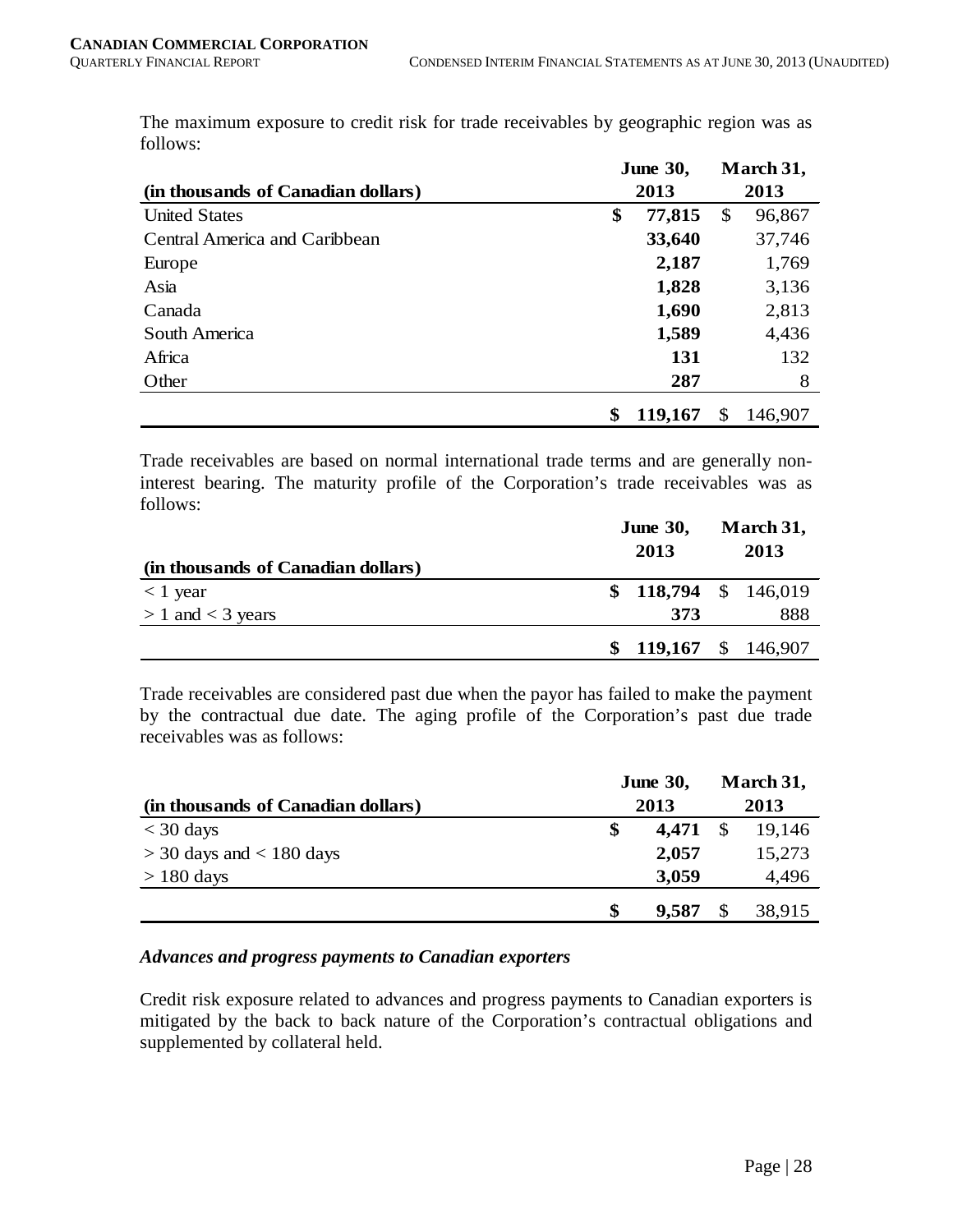## *Collateral*

With respect to managing credit risk related to its outstanding contractual obligations, the Corporation has contractual recourse that consists, in all material respects, of corresponding contractual obligations against Canadian exporters in the same amount. In addition, in order to further mitigate its overall credit risk exposure, depending upon the results of its due diligence, the Corporation may supplement this recourse by requiring commercial securities including holdbacks, bank guarantees, surety bonds, parent guarantees, insurance assignments, property liens, personal guarantees and shareholder cash held in trust with the Corporation.

The profile of the Corporation's total collateral held with respect to its contractual obligations in the unlikely event of contractual non-performance by Canadian companies was as follows:

|                                    | <b>June 30,</b> |            |               | March 31, |
|------------------------------------|-----------------|------------|---------------|-----------|
| (in thousands of Canadian dollars) |                 | 2013       |               | 2013      |
| Holdbacks                          | \$              | 9,694      | - \$          | 9,381     |
| Bank guarantees                    | \$              | 40,188     | $\mathcal{S}$ | 39,146    |
| Surety bonds                       | S               | 87,026     | - S           | 84,064    |
| Parent guarantees                  | S               | 297,585 \$ |               | 346,125   |
| Other                              | S               | 10,775     | - \$          | 12,897    |

The above amounts approximate the fair values of collateral held.

#### **(b) Market risk**

Market risk is the risk that the fair value or future cash flows of a financial instrument will fluctuate because of changes in market rates. Market risk comprises three types of risk: currency risk, interest rate risk and other price risk. The Corporation is not exposed to significant other price risk.

#### **i) Currency risk**

Currency risk is the risk that the fair value or future cash flows of a financial instrument will fluctuate because of changes in foreign exchange rates. To address foreign exchange risks, contracts with foreign customers and corresponding contracts with Canadian exporters are generally transacted in the same currency. In some cases where payment between parties is made in a different currency the Corporation may enter into forward contracts. The Corporation uses these strategies to effectively transfer the currency risk to the Canadian exporter resulting in minimal net exposure.

#### **ii) Interest rate risk**

Interest rate risk is the risk that the fair value or future cash flows of a financial instrument will fluctuate because of changes in market interest rates. The Corporation's exposure to fair-value interest rate risk arises from investing cash and cash equivalents. The risks associated with fluctuations in interest rates are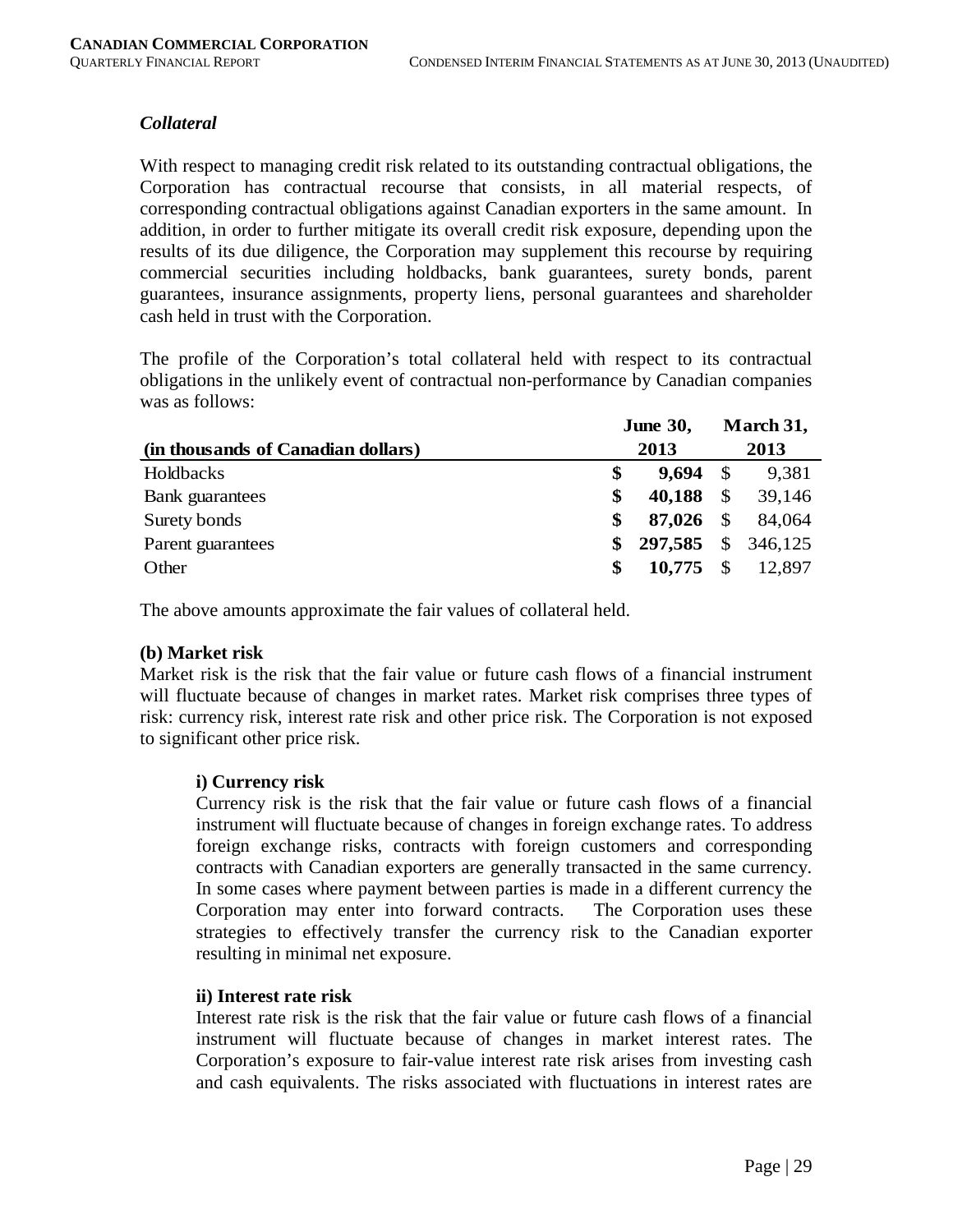minimized by investing in highly liquid temporary deposits with a Canadian chartered bank.

Under a specific series of financing contracts, included in trade payables and accrued liabilities the Corporation owed nil for the three months ended June 30, 2013 (March 31, 2013 - nil) of which nil for the three months ended June 30, 2013 (March 31, 2013 - nil) bears interest at the cost of funds plus 0.20%.

#### **(c) Liquidity risk**

Liquidity risk is the risk that an entity will encounter difficulty in meeting obligations associated with financial liabilities that are settled by delivering cash or another financial asset.

Liquidity risk related to cash and cash equivalents is minimized through compliance with the Corporation's investment policy whereby cash and cash equivalents are invested in highly liquid temporary deposits with a Canadian chartered bank.

With respect to outstanding contractual obligations, the Corporation has contractual recourse that consists of, in all material respects, back to back contractual obligations against Canadian exporters in the same amount. In addition, in order to further mitigate its overall liquidity risk exposure, depending upon the results of its due diligence, the Corporation may supplement this recourse by requiring commercial securities including holdbacks, bank guarantees, surety bonds, parent guarantees, insurance assignments, property liens and shareholder cash held in trust with the Corporation.

The *Canadian Commercial Corporation Act* permits the Corporation to borrow from the Consolidated Revenue Fund or enter into other credit arrangements or indemnities from other sources for an amount not to exceed \$90 million:

- i) The Corporation has a revolving credit facility providing access to funds in the amount of \$40 million Canadian or its U.S. dollar equivalent. Indebtedness under this agreement is unsecured and this credit facility has no expiry date. As at June 30, 2013, there were no draws on this line of credit (June 30,  $2012 - \text{nil}$ ).
- ii) The Corporation enters into discounting arrangements with recourse with a financial institution, up to a maximum of \$15 million as at June 30, 2013 (June 30, 2012 - \$15 million) to support its trade financing program.

In addition, the Corporation enters into further credit arrangements up to a maximum of \$25 million as at June 30, 2013 (June 30, 2012 - \$25 million) where transactions are fully insured by a related Crown corporation with a Moody's credit rating of AAA, thereby mitigating all liquidity risk related to its trade financing program. The Corporation incurred an expense of nil for the three months ended June 30, 2013 (June 30, 2012 – recovery of \$16,000) related to this trade financing program.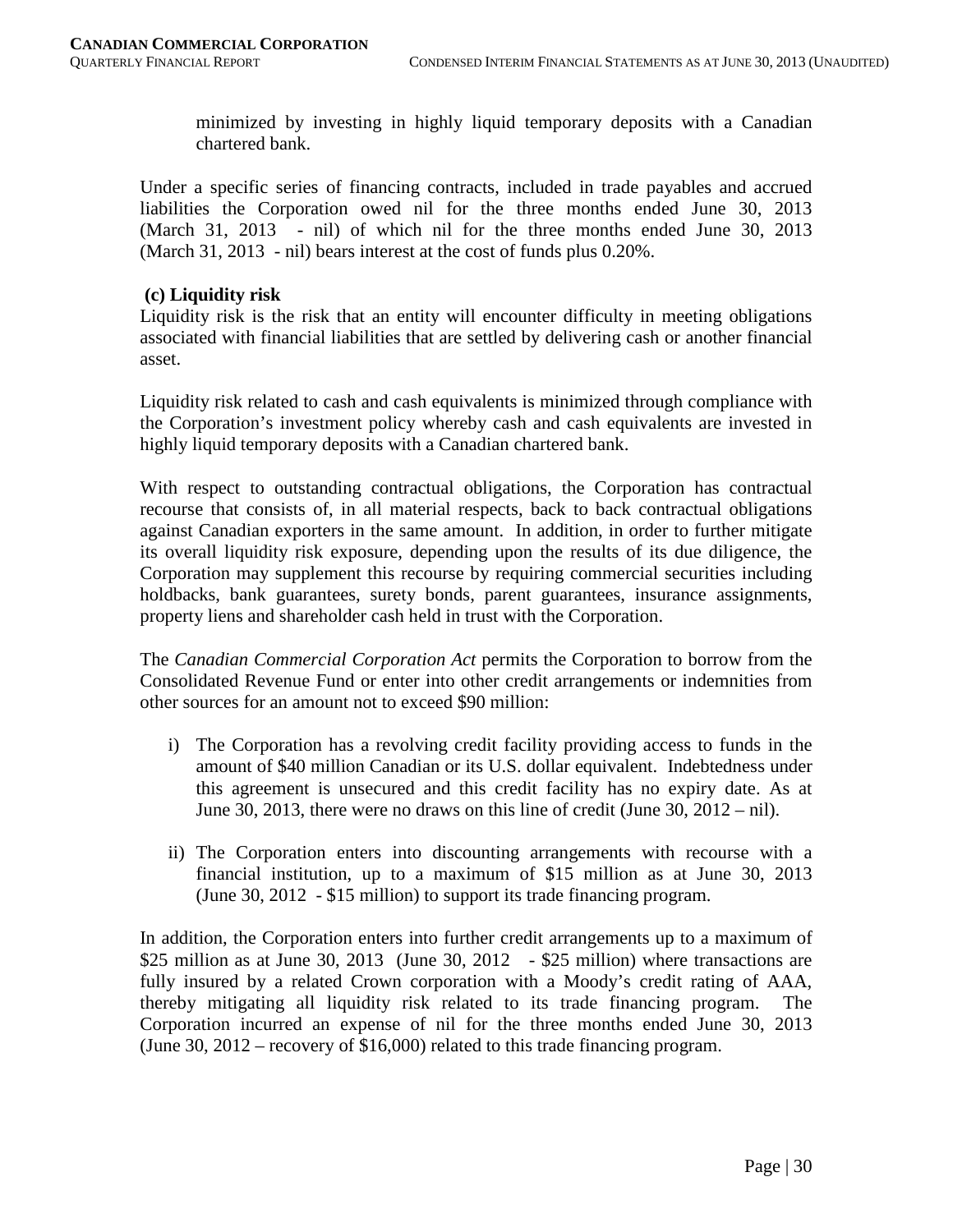#### *Trade payables and accrued liabilities*

Trade payables are due on normal trade terms. The maturity profile of the Corporation's trade payables was as follows:

|                                    | <b>June 30,</b> | March 31,          |
|------------------------------------|-----------------|--------------------|
| (in thousands of Canadian dollars) | 2013            | 2013               |
| $<$ 1 year                         |                 | 105,499 \$ 120,961 |
|                                    | SS.             | 105,499 \$ 120,961 |

Under a specific series of financing contracts related to the Corporation's trade financing program, included in trade payables and accrued liabilities, the Corporation owed nil as at June 30, 2013 (March 31, 2013 - nil) of which nil as at June 30, 2013 (March 31, 2013 - nil) bears interest at the cost of funds plus 0.20%. The Corporation also has access to a number of commercial securities should the foreign party fail to repay these trade receivables. The amount of outstanding trade receivables pledged as securities under these arrangements was \$32,512,000 as at June 30, 2013 (March 31, 2013 - \$36,706,000) and was profiled as follows:

|                                    | <b>June 30,</b> |      |  | March 31,        |
|------------------------------------|-----------------|------|--|------------------|
| (in thousands of Canadian dollars) |                 | 2013 |  | 2013             |
| $<$ 1 year                         |                 |      |  | 32,139 \$ 35,818 |
| $> 1$ and $<$ 3 years              |                 | 373  |  | 888              |
|                                    |                 |      |  | 32,512 \$ 36,706 |

#### **11. Administrative expenses**

Administrative expenses for the three months ended June 30 included the following:

| (in thousands of Canadian dollars)          | 2013        |               | 2012  |
|---------------------------------------------|-------------|---------------|-------|
| Workforce compensation and related expenses | \$<br>4,598 | $\mathcal{S}$ | 4,429 |
| Contract management services                | 1,038       |               | 1,023 |
| Rent and related expenses                   | 559         |               | 582   |
| Travel and hospitality                      | 330         |               | 521   |
| Software, hardware and support              | 325         |               | 268   |
| Consultants                                 | 167         |               | 282   |
| Amortization and depreciation               | 42          |               | 201   |
| Corporate communications                    | 39          |               | 20    |
| Other expenses                              | 164         |               | 222   |
|                                             | \$<br>7,262 | S             | 7,548 |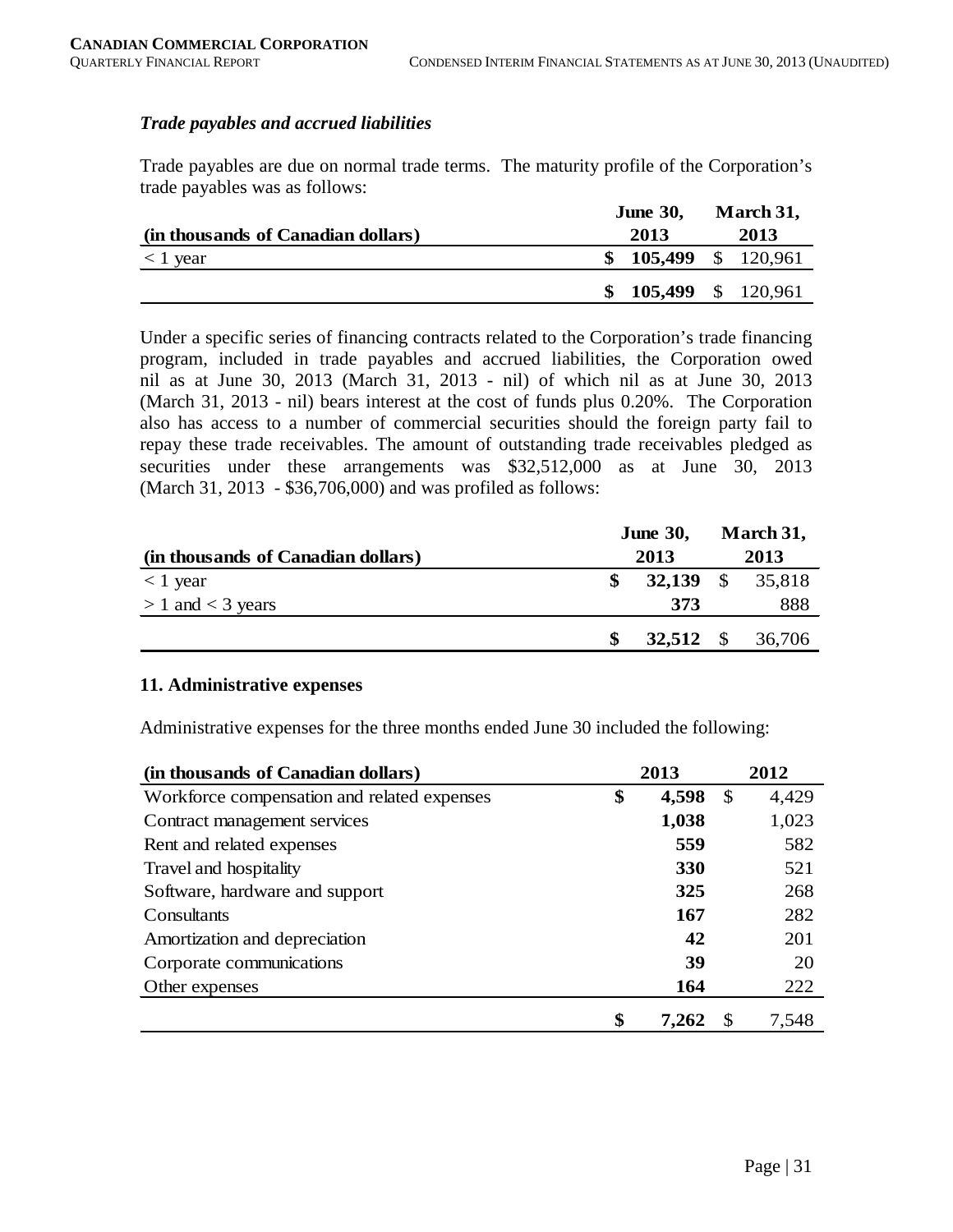#### **12. Finance income, net**

For the three months ended June 30, the Corporation has recorded finance income and cost in relation to the following financial instruments:

| (in thousands of Canadian dollars)                   | 2013 | 2012 |
|------------------------------------------------------|------|------|
| <b>Financial assets</b>                              |      |      |
| - Finance income earned on cash and cash equivalents | 63   | 76   |
| <b>Financial liabilities</b>                         |      |      |
| - Finance cost on payables and other liabilities     |      |      |
|                                                      |      |      |

#### **13. Parliamentary appropriations**

Appropriations authorized by the Parliament of Canada are included in the net results of operations for the three months ended June 30, 2013 in the amount of \$3,870,000 (June 30, 2012 - \$3,870,000).

#### **14. Related party transactions**

The Corporation is related in terms of common ownership to all Government of Canada departments, agencies and Crown corporations. The Corporation enters into transactions with these entities in the normal course of business, under the same terms and conditions that apply to unrelated parties, and as such the transactions approximate fair value. Individually significant transactions and transactions that are collectively significant are listed below.

As a result of all related party transactions, the amounts due from and to these parties included in trade receivables and trade payables respectively were as follows:

|                                    | <b>June 30,</b><br>2013 |                 | March 31,<br>2013 |     |
|------------------------------------|-------------------------|-----------------|-------------------|-----|
| (in thousands of Canadian dollars) |                         |                 |                   |     |
| Trade receivables                  |                         | <b>388</b> \$   |                   | 891 |
| Trade payables                     |                         | $246 \text{ s}$ |                   | 477 |

#### **(a) Public Works and Government Services Canada**

Public Works and Government Services Canada provides contract management and other administrative services to the Corporation at negotiated rates which reflect fair value.

For the three months ended June 30, 2013, the cost of these services amounted to \$1,046,000 (June 30, 2012 - \$1,034,000) and is included in administrative expenses.

#### **(b) PPP Canada Inc.**

The Corporation has a Memorandum of Understanding with PPP Canada Inc. for the provision of shared services primarily in the areas of information technology, human resource management, finance and procurement, legal services, research and